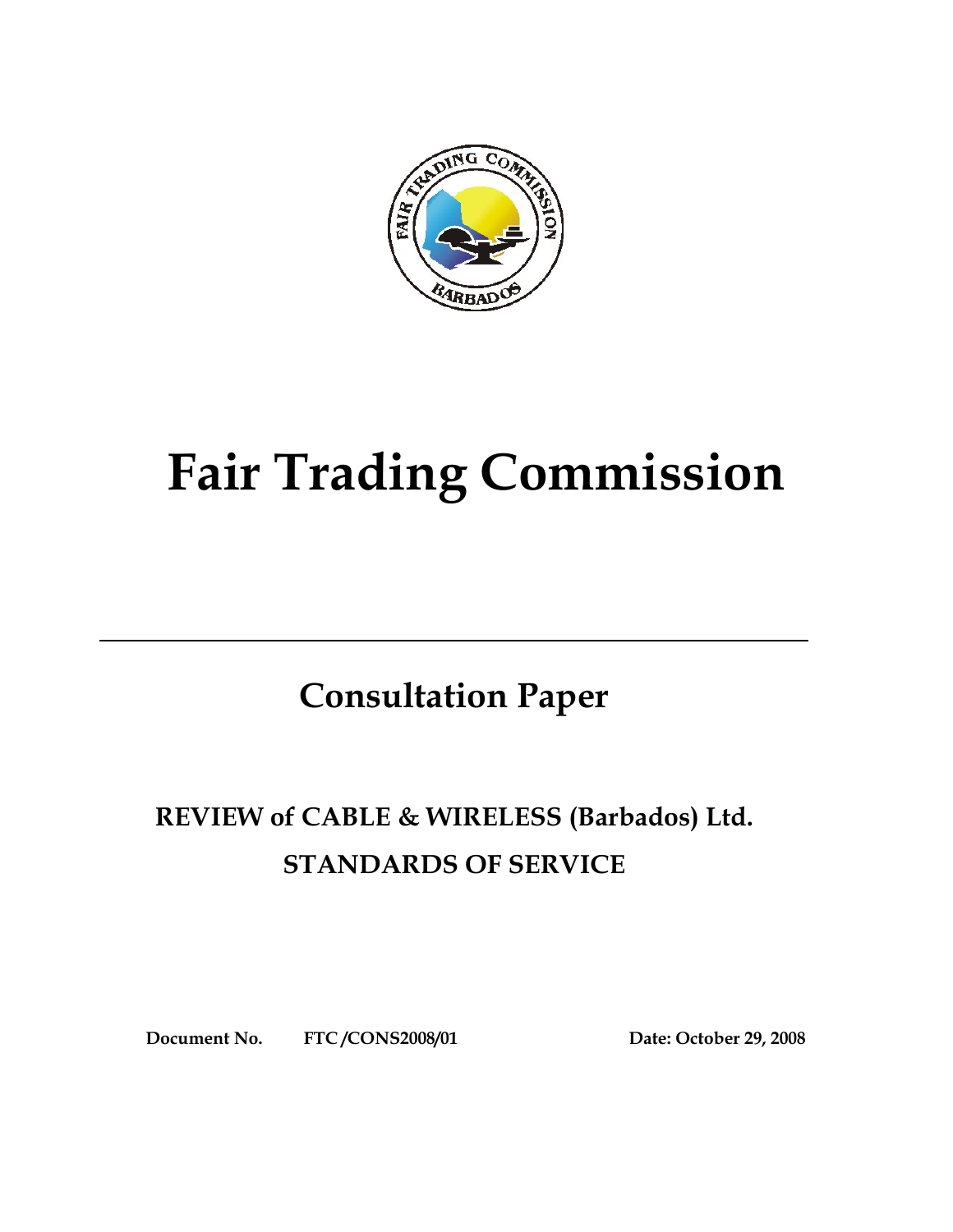## **TABLE OF CONTENTS**

| <b>SECTION 3 - ANALYSIS OF STANDARDS OF SERVICE PERFORMANCE FOR</b><br>THE TWO YEAR PERIOD JUNE 1, 2006 TO MAY 31, 2007 & JUNE 1, 2007 TO |
|-------------------------------------------------------------------------------------------------------------------------------------------|
| <b>SECTION 4 - COMPARISON OF STANDARDS OF SERVICE IN BARBADOS</b>                                                                         |
| SECTION 5 - COMPENSATORY PAYMENTS AND EXEMPTIONS 23                                                                                       |
| <b>SECTION 6 - MONITORING AND ENFORCEMENT OF STANDARDS28</b>                                                                              |
|                                                                                                                                           |
|                                                                                                                                           |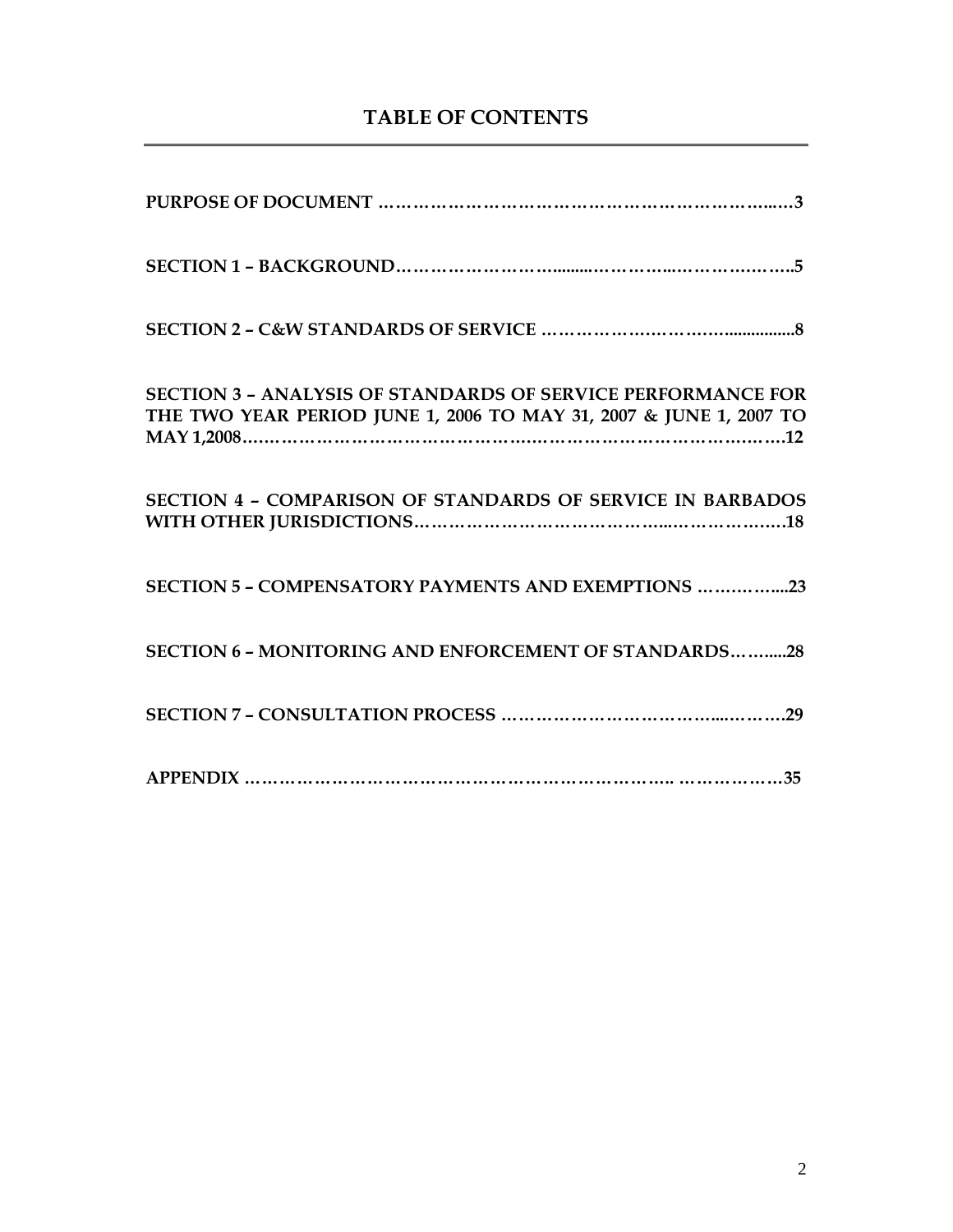## **PUBLIC CONSULTATION ON THE REVIEW OF THE STANDARDS OF SERVICE FOR CABLE & WIRELES (BARBADOS) LTD**

#### **Purpose of Document**

- 1. The Fair Trading Commission "the Commission" is reviewing the Standards of Service decision for Cable & Wireless (Barbados) Ltd. "C&W" which was implemented on June 1, 2006.
- 2. The Commission is of the opinion that both consumers and service providers have become familiar with the operations of the standards of service. Consequently the views and the opinions of stakeholders are being sought through the process of public consultation on the review of the standards of service. These views will be taken into consideration by the Commission in its determination.
- 3. The purpose of this consultation is to determine among other things:
	- a) Whether the objectives for the implementation of the Standards of Service were met i.e. was it beneficial to both consumers and the service provider.
	- b) Whether any additional Guaranteed or Overall standards of service should be implemented.
	- c) What time period is most appropriate before review of the standards of service, currently it is a two year period.
	- d) Whether any of the Guaranteed or Overall standards need to be modified or removed.
	- e) Whether the system of compensatory payment is adequate, and whether the number of exemptions should be revised.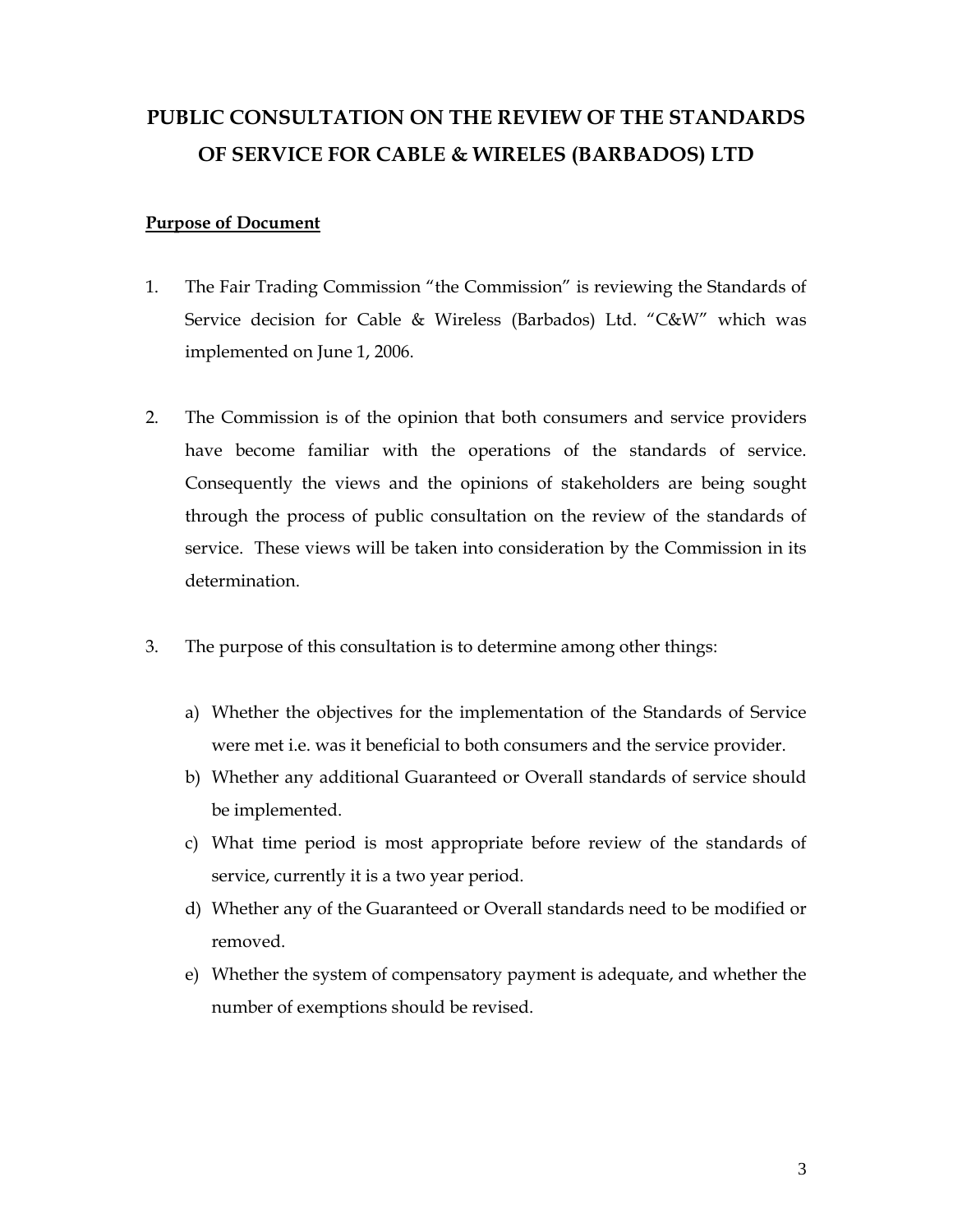- 4. The consultation process
	- a) brings to public attention important issues relating to utility regulation to promote public understanding and debate;
	- b) puts forward options and/or proposals as to the approach to adopt in dealing with these issues and seeks to resolve them in the best interests of the consumer, the service provider and the society at large; and
	- c) invites comments from interested parties, such as consumers, service providers, businesses, professionals and academics.
- 5. In general with consultation papers, the issues at hand will influence the nature of the document and its content. On some issues, the Commission may simply set out what it regards as the available options and, although there may be some analysis of the pros and cons of the options, it may be that no one option emerges as the favoured or proposed approach. In other consultation papers, the issues are such that the Commission may set out a clear preference for a particular approach and invite comments on this basis.
- 6. The Commission encourages the widest possible participation in this consultation process. In addition to making this document available at its offices, it will be posted on the Commission's website.
- 7. The Consultation period will begin on **October 29, 2008** and end on **November 28, 2008 at 4.00 p.m**.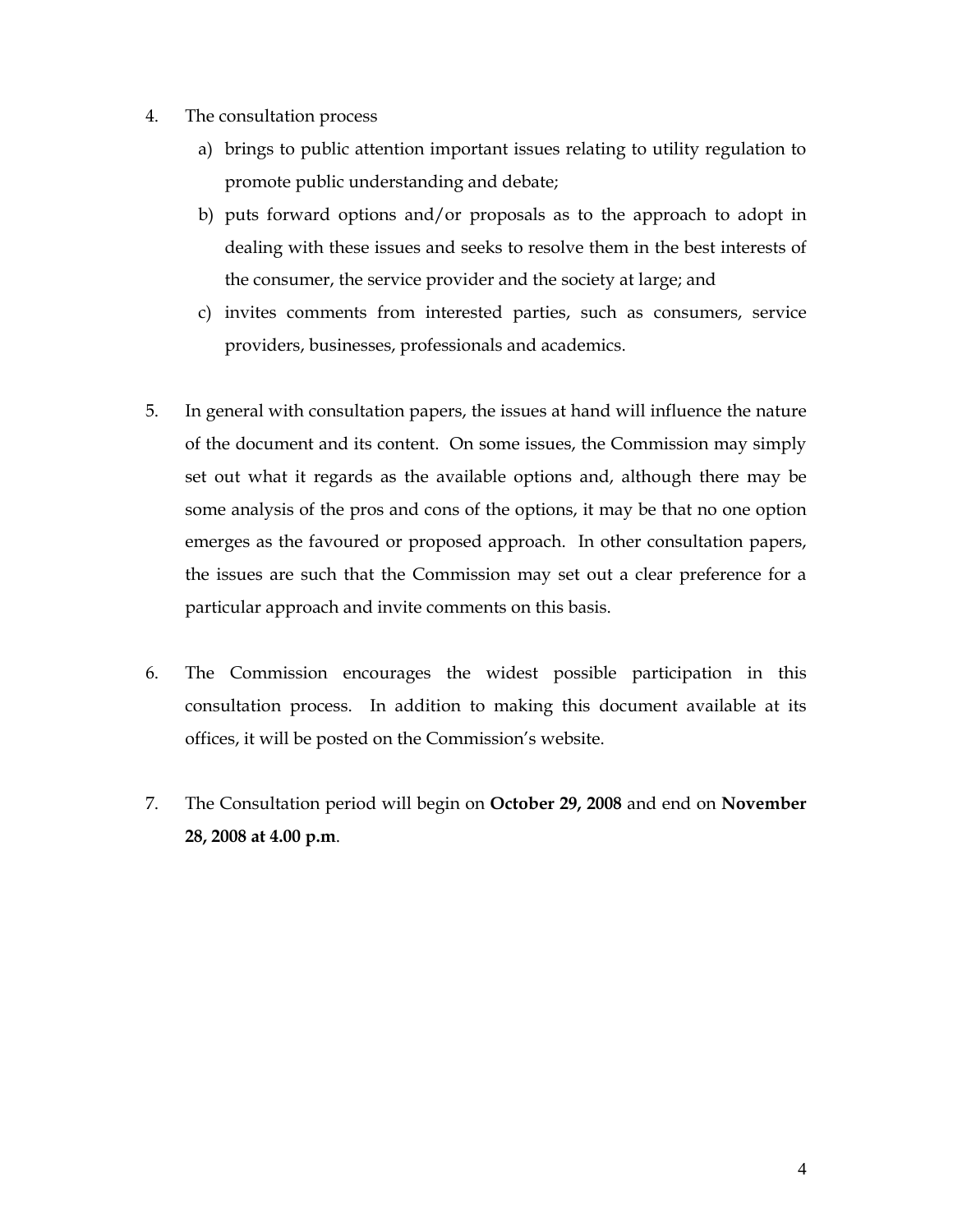#### **SECTION 1 - BACKGROUND**

#### **Legislative Framework**

- 8. The functions of the Commission encompass the important aspect of the setting of standards. Section 3(1) of the Utilities Regulation Act, CAP 282, states that the Commission shall, in relation to the service provider:-
	- *(a) determine the standards of service applicable;*
	- *(b) monitor the standards of service supplied to ensure compliance; and*
	- *(c) carry out periodic reviews of the rates and principles for setting rates and standards of service.*
- 9. The Commission therefore has responsibility for determining and monitoring the standards of service offered and carrying out periodic reviews of the standards of service for utilities under its jurisdiction.
- 10. Section 4 of the Utilities Regulation Act CAP 282 states that in determining standards of service the Commission shall have regard to:-
	- *(a) the rates being charged by the service provider for supplying a utility service;*
	- *(b) ensuring that consumers are provided with universal access to the service supplied by the service provider;*
	- *(c) the national environmental policy; and*
	- *(d) such other matters as the Commission may consider appropriate.*
- 11. Rule 63 of the Utilities Regulation (Procedural) Rules 2003, S.I. 2003 No. 104 indicates that service standards may include issues such as:-
	- *(a) Universality of service;*
	- *(b) The provision of new services;*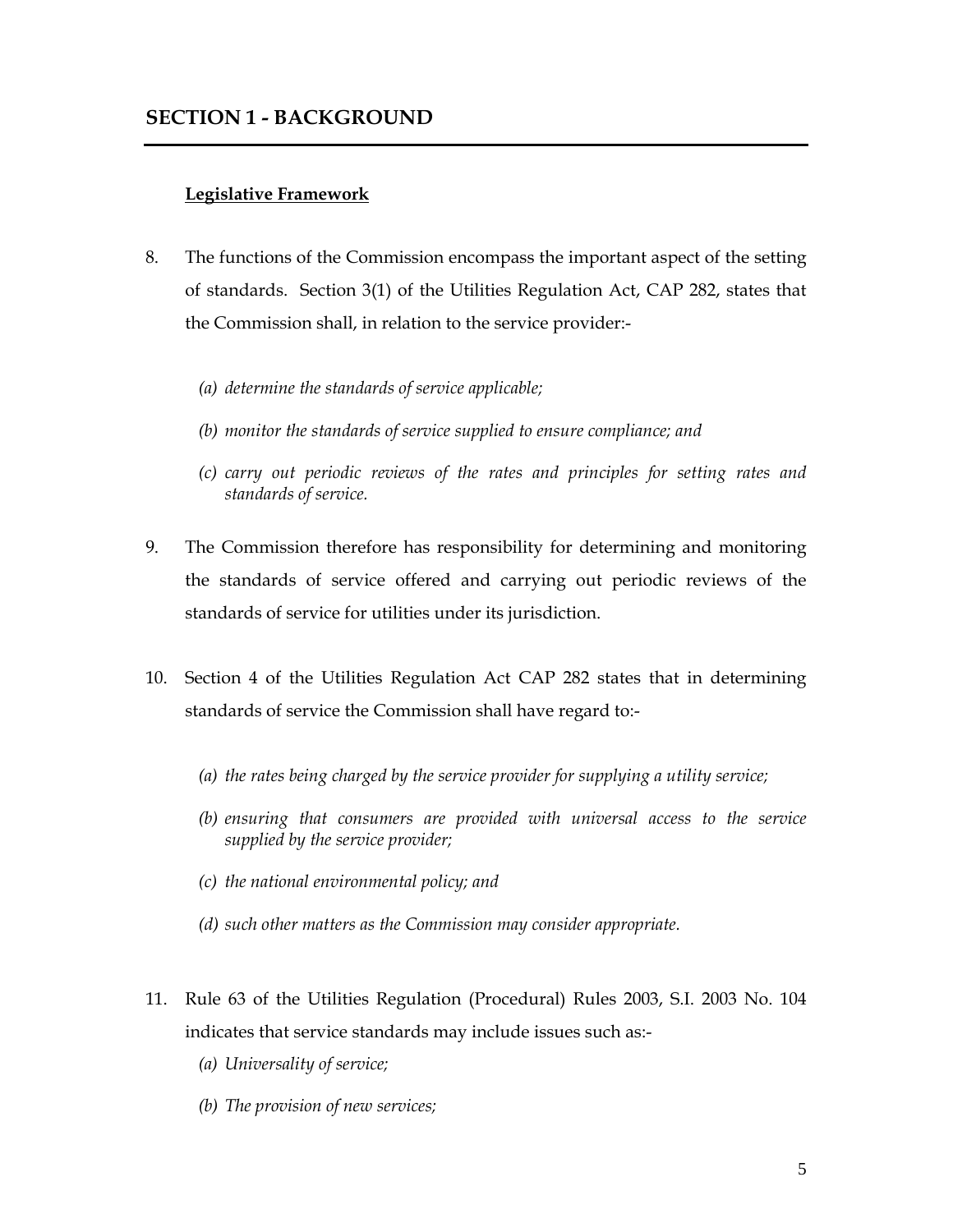- *(c) The extension of services to new customers;*
- *(d) The maximum response time permitted for responding to customer complaints; and*
- *(e) Standards related to service qualities which are specific to each sector.*
- 12. Under Statutory Instrument (S.I.) No. 108 Telecommunications (Regulated Services) Order 2003, the following categories of telecommunications services were determined to be subject to regulation by the Commission:
	- *(a) International telecommunications services;*
	- *(b) Domestic voice telecommunications services;*
	- *(c) Services in respect of interconnection charges;*
	- *(d) Leased circuits; and*
	- *(e) International simple resale*
- 13. The Commission has the responsibility to monitor the standards of service under the Utility Regulation Act CAP. 282 Section 3(1). However, schedules to the Fair Trading Commission Act and Statutory Instrument 108, in addition to the Utilities Regulation Act give the Commission authority over the fixed line business of C&W (Barbados) Ltd.

#### **Update on Current Telecommunications Sector**

14. Since the start of liberalisation of the telecommunications sector in 2002, we have seen the entry of new service providers in this market. However, most of these players have concentrated their efforts on the provision of services within the mobile sub-sector and to some extent into fixed wireless and internet services. Despite liberalisation of the telecommunications market, fixed line services remain under the control of C&W.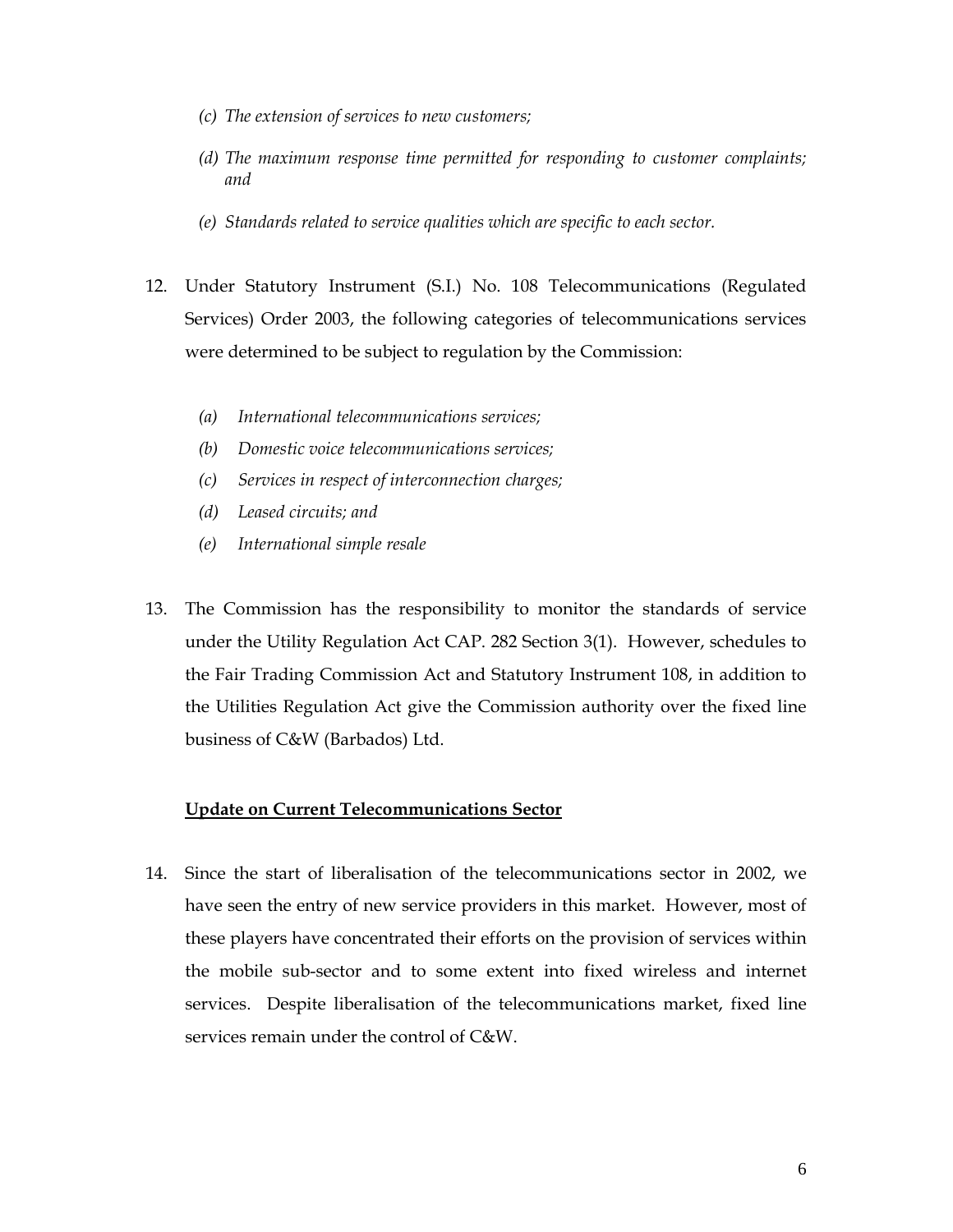- 15. Examination of data from the Central Bank's annual statistical digest is indicative of growth in this sector. Gross domestic product at real prices for transport storage and communication increased from Bds\$80.2 million to Bds\$96.1 million between 2002 (when liberalisation was introduced) and 2006, a rate of growth of 4.95 % in real terms. With convergence it is expected that consumers would have greater choices at more competitive prices.
- 16. Convergence refers to the crossing of multiple industries. No longer are companies which provide fixed line, mobile and internet services confined to their own markets but there is the combination of all these different media into one operating platform. Service providers may now offer consumers a combination of these services over one type of equipment such as the mobile phone.
- 17. Additionally late in 2007 the Ministry responsible for Telecommunications issued a VOIP policy (voice over internet policy), an equal access and indirect access policy and a two stage dialing policy. It is hoped that these new policies will lead to a greater expansion in the number and quality of telecommunications services offered to Barbadians.
- 18. Nevertheless fixed line services in the telecommunications sector remain important for a number of reasons. The percentage of households with fixed line telephone is well above 90%. This figure remains high despite the introduction of mobile telephone services. The fixed line service is considered an essential service consequently the introduction of the standards of service were to ensure that the quality of the product and its delivery to the consumer remain at a consistently high level.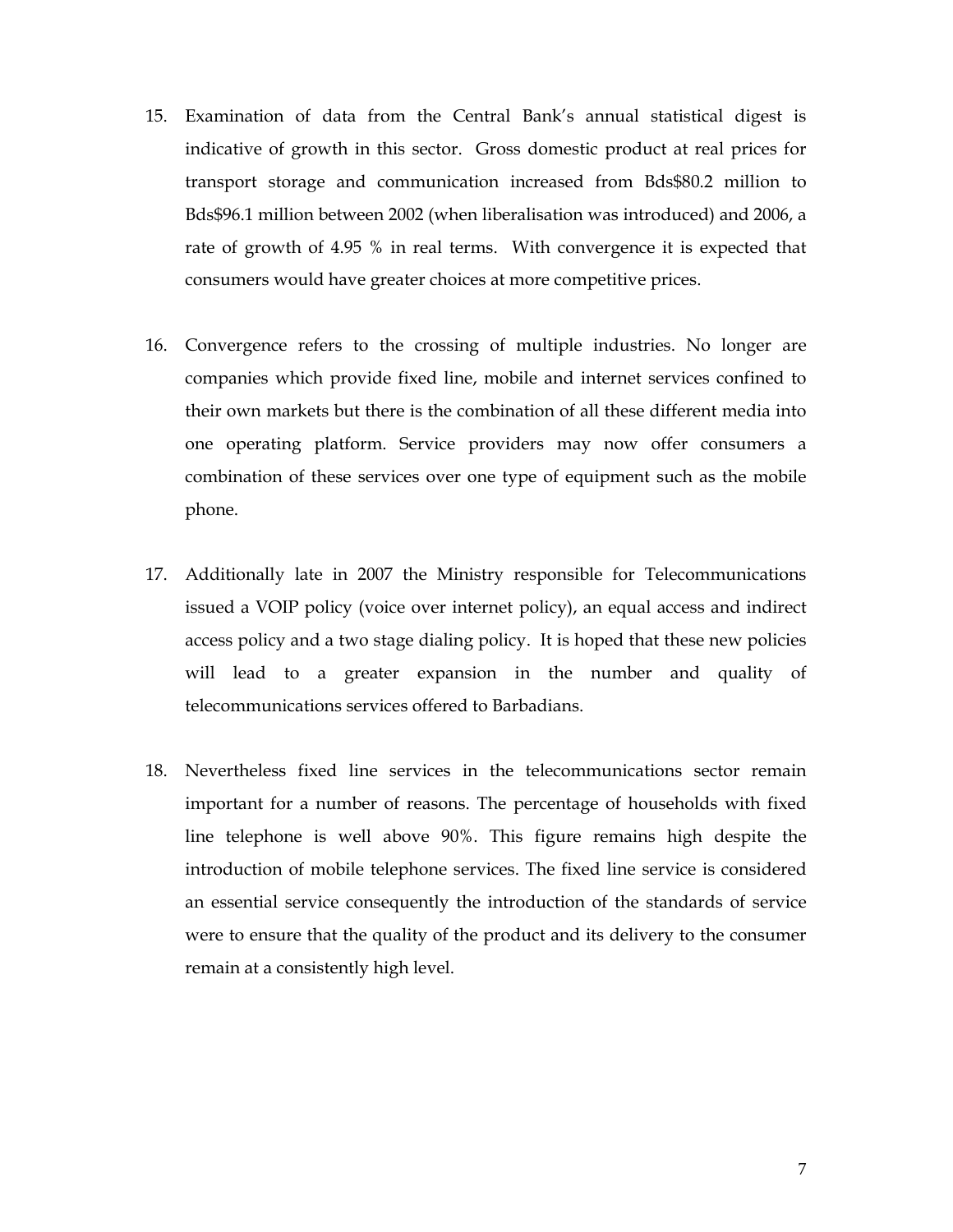- 19. The standards of service for regulated utility services came into effect on June 1, 2006. The standards were in respect of the Barbados Light and Power Company Ltd. the monopoly provider of electricity, and C&W (Barbados) Ltd., the dominant provider of telecommunications services. Both these utilities are identified in the relevant legislation.
- 20. The Commission gave the following reasons for its Standards of Service Decision for C&W in 2006. These were:
	- a) The Commission believes that the establishment of mandatory standards of service benefits of both the consumer and the service provider; consumer confidence is boosted and the Company is encouraged, through the provision of incentives, to improve the level of service proffered. Section 3 (1) of the Utilities Regulation Act, CAP. 282 make provision for the Commission to determine standards of service and monitor the standards to ensure compliance.
	- b) The Commission considers that with the transition to Price Cap, it is even more critical to have enforceable standards to mitigate against the possibility of the Company neglecting standards when attempting to improve efficiency under this new regulatory structure.
	- c) The Commission is cognisant that as the industry becomes more competitive there may be a need to reconsider the standards of service regime. The Commission is of the opinion that to set too rigid a policy in relation to standards of service in advance of new entrants operating in the market would be an improper exercise of its statutory powers.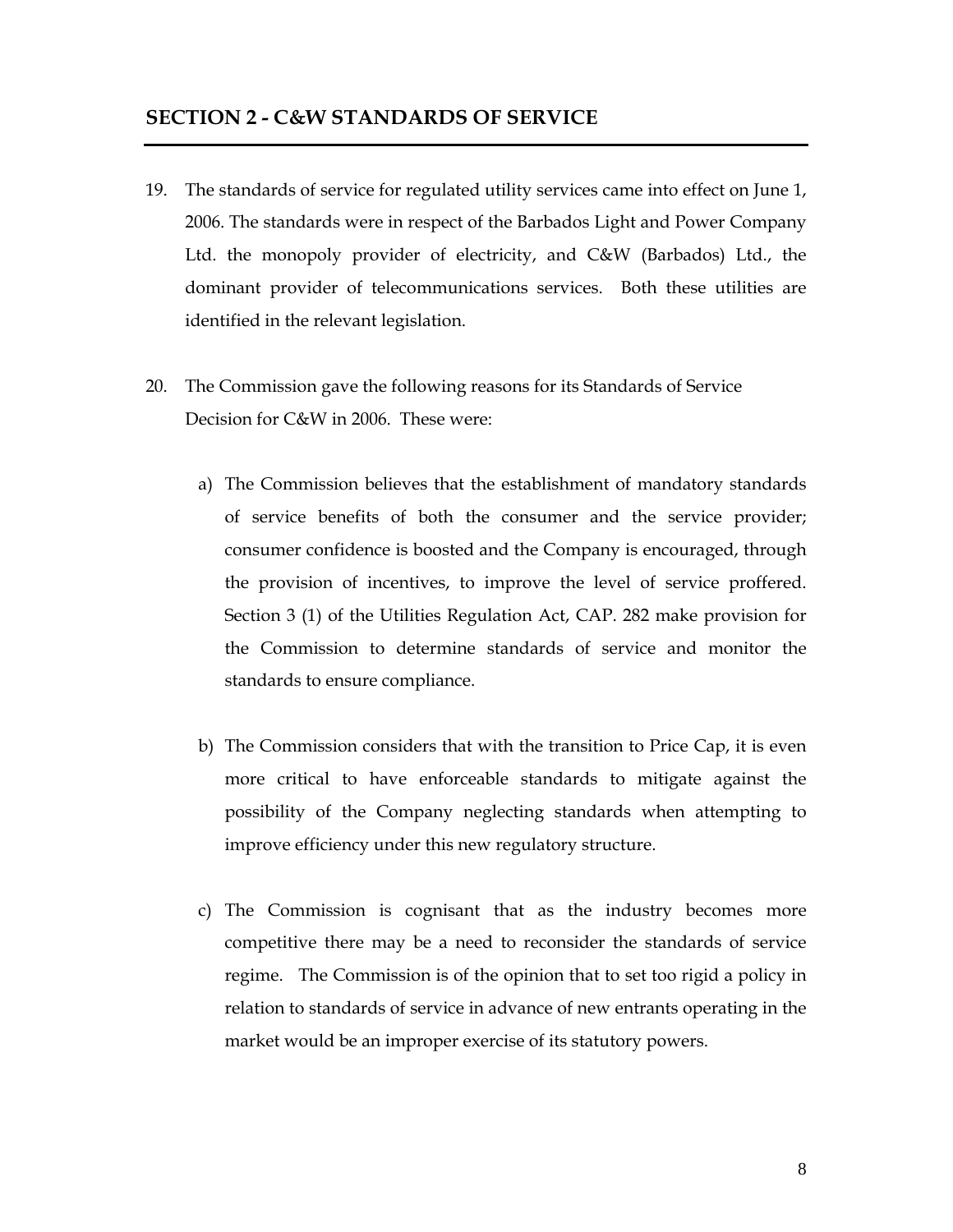- 21. The Commission was of the opinion that:
	- the establishment of Guaranteed and Overall standards for regulated telecommunication services was appropriate;
	- the standards of service developed were specific to the service provider and mandatory;
	- C&W customer service charter should be expanded to include the guaranteed standards as stipulated in its decision; and
	- exemption from the standards of service is appropriate under force majeure and other specified conditions.

#### **Existing Standards of Service**

22. The decision outlines seven guaranteed and five overall standards of service. These guaranteed standards require that C&W make compensatory payments to each individual consumer who is affected by the company's failure to meet defined targets. Overall standards reflect the overall performance of the company. There are no compensatory payments to consumers for breaches of the overall standards.

#### **Guaranteed Standards**

- 23. The existing Guaranteed Standards are described as follows:
	- • *Installation of Service -*This refers to the time between the approval of customer's application for service and the actual provision of service, where plant is available. Service installation refers to installation up to the demarcation point which is the network interface device (NID).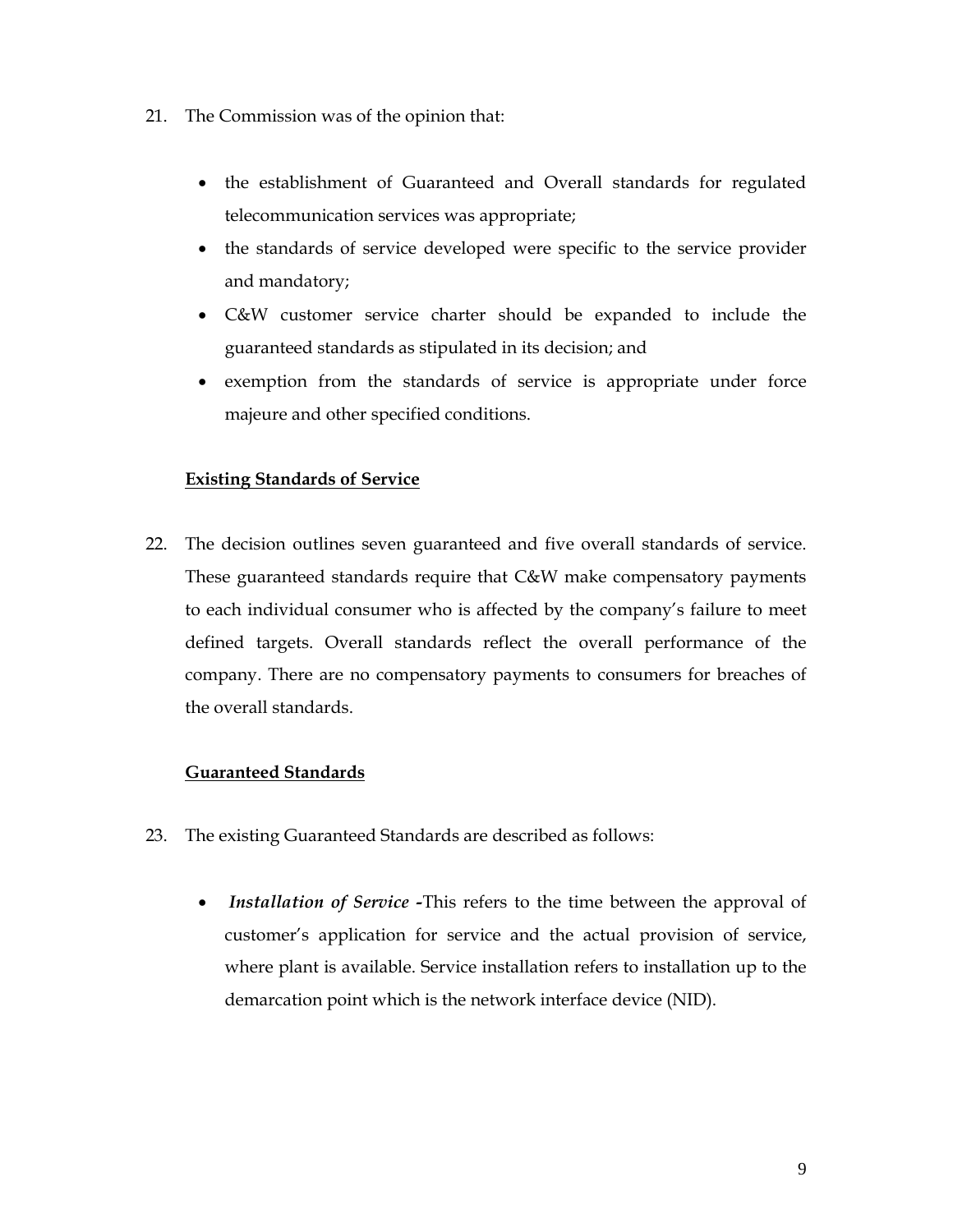- *Fault Repair* The speed with which faults due to failure of the service provider's equipment or systems are repaired, (faults due to inside wiring or customer owned equipment are not included).
- *Repeated loss of Service* This refers to the recurrence of a fault of the same nature, within 30 days of occurrence of the original fault, on the service provider's network. Loss of service is defined as no dial tone.
- *Response to Customer Complaints* This refers to the time frame in which a service provider acknowledges a customer's complaint relating to billing, malfunctioning network, quality of service or similar issues.
- *Customer Appointments* These scheduled appointments pertain to visits by the service provider's representatives to correct faults on the service provider's network up to and including the network interface device, where access to the customer's premises is necessary but restricted. This does not include appointments pertaining to customers' premises equipment (CPE) or internal wiring.
- *Reconnection after disconnection for non-payment -*This refers to the timely reconnection of a customer's service after payment of overdue amounts following notification to the service provider, where appropriate, and their acknowledgement of receipt of payment.
- *Wrongful disconnection* This refers to situations where customers are deprived of service due to system errors by the service provider. This standard is not applicable where disconnection arises out of circumstances pertaining to an overdue amount, specifically the service provider's nonacknowledgement of payment.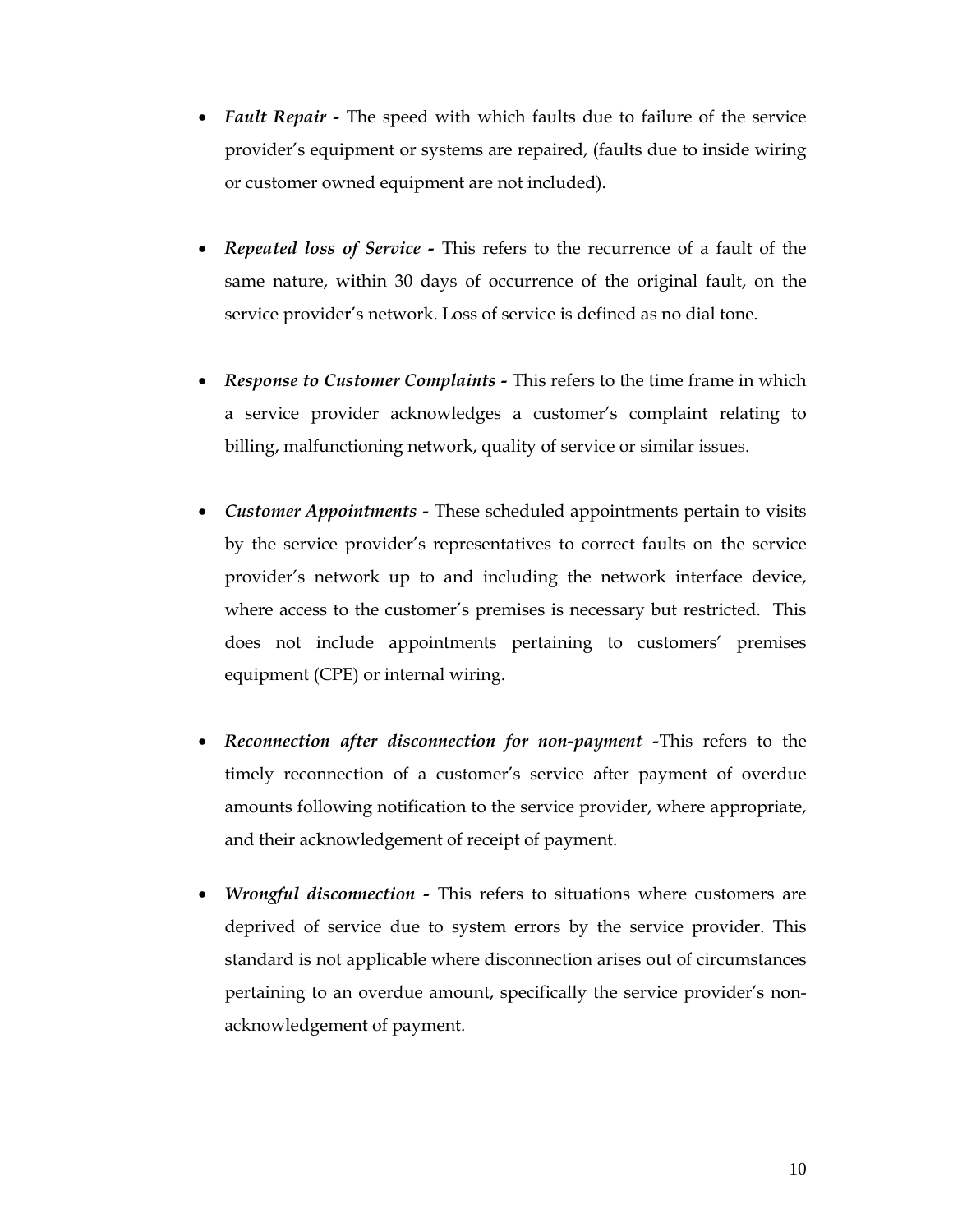#### **Overall Standards**

- 24. Overall standards are designed to reflect the overall performance of the company and are not defined by the service which an individual customer receives. There is no compensation to customer for failure to meet overall standards.
- 25. The Commission adopted Overall Standards for the fixed line telephone service in the following areas:
	- Fault Repair
	- Repeated Loss of Service
	- Working Payphones
	- Trunk Blocking
	- Billing Accuracy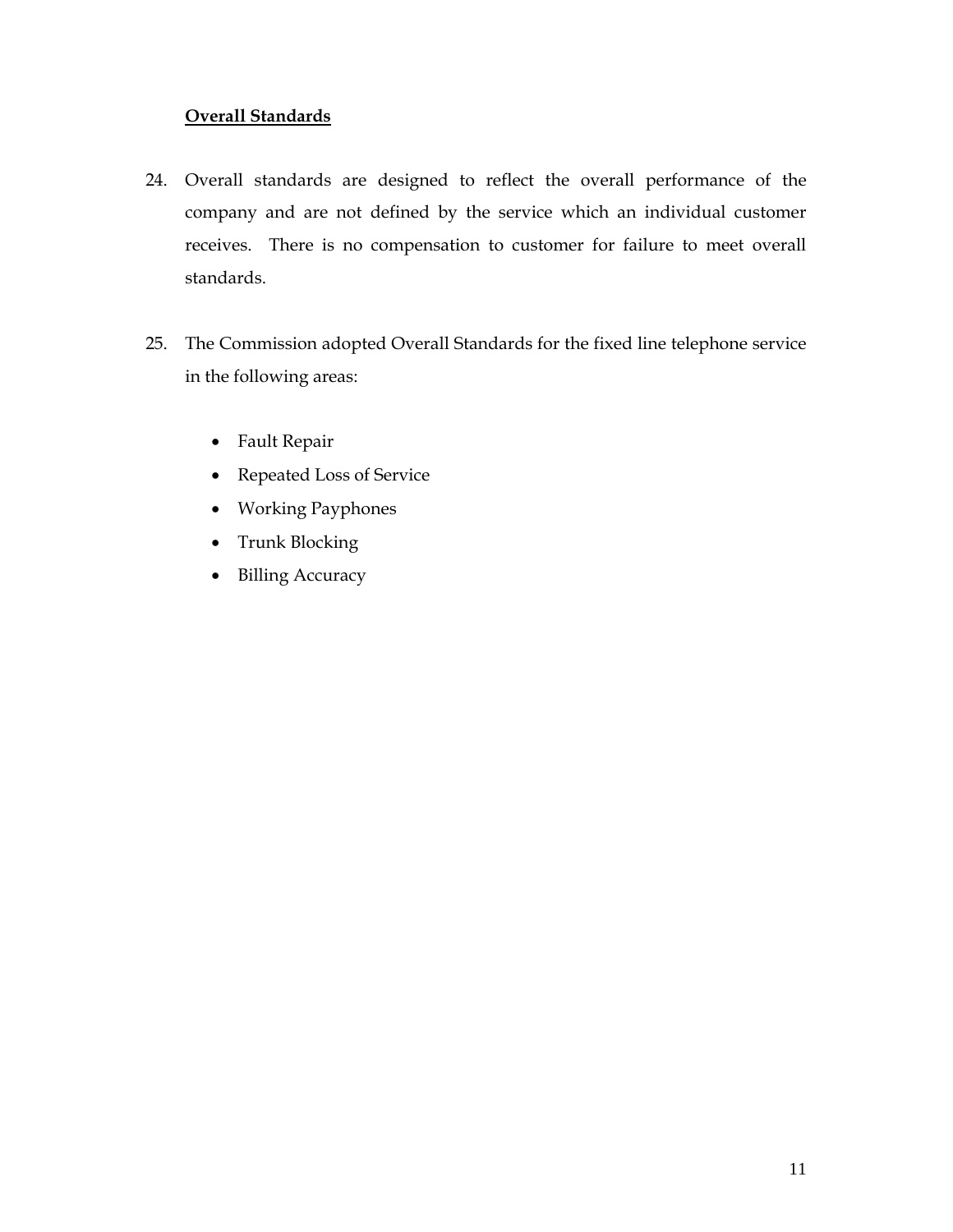## **SECTION 3 - ANALYSIS OF STANDARDS OF SERVICE PERFORMANCE FOR THE TWO YEAR PERIOD JUNE 1, 2006 TO MAY 31, 2007 & JUNE 1, 2007 TO MAY 31, 2008**

26. A comparison of C&W's performance in respect of the standards of service for the years June 1, 2006 to May 31 2007 and June 1, 2007 to May 31 2008 has been prepared based on the annual and quarterly reports submitted by the Company.

## **Table 1: Comparison of C&W Guaranteed Standards Performance for the Years June 1, 2006 to May 31, 2007 & June 1, 2007 to May 31, 2008**

| <b>Standard</b>  | <b>Service</b>  | <b>Target</b>          | Average $\%$ | Average % |
|------------------|-----------------|------------------------|--------------|-----------|
|                  | Category        |                        | 2006/2007    | 2007/2008 |
| GTS1             | <b>Business</b> | $\leq$ 7 working       | 75.48        | 74.31     |
| Installation of  |                 | days                   |              |           |
| Service          | Residential     | $\leq 15$ working      | 87.1         | 90.39     |
|                  |                 | days.                  |              |           |
| GTS <sub>2</sub> | <b>Business</b> | $\leq 16/8$            | 82.72        | 75.84     |
| Fault Repair Wet |                 | working                |              |           |
| season/Dry       |                 | hours                  |              |           |
| season           | Residential     | $\leq 40/12$           | 66.01        | 59.93     |
|                  |                 | working                |              |           |
|                  |                 | hours                  |              |           |
| GTS 3 repeated   | <b>Business</b> | No repeats<br><30 days | 93.99        | 94.87     |
| loss of service  | Residential     |                        | 94.87        | 94.83     |
|                  | <b>Business</b> | Response               | 99.89        | 100       |
| GTS 4            | (Letters)       | $\leq$ 7 working       |              |           |
| Customer         |                 | days                   |              |           |
| complaints       | Business(Fax/   | Response               | 92.92        | 89.23     |
|                  | Tele)           | $\leq$ 5 working       |              |           |
|                  |                 | days                   |              |           |
|                  | Residential     | Response               | 97.74        | 100       |
|                  | (letters)       | $\leq$ 7 working       |              |           |
|                  |                 | days                   |              |           |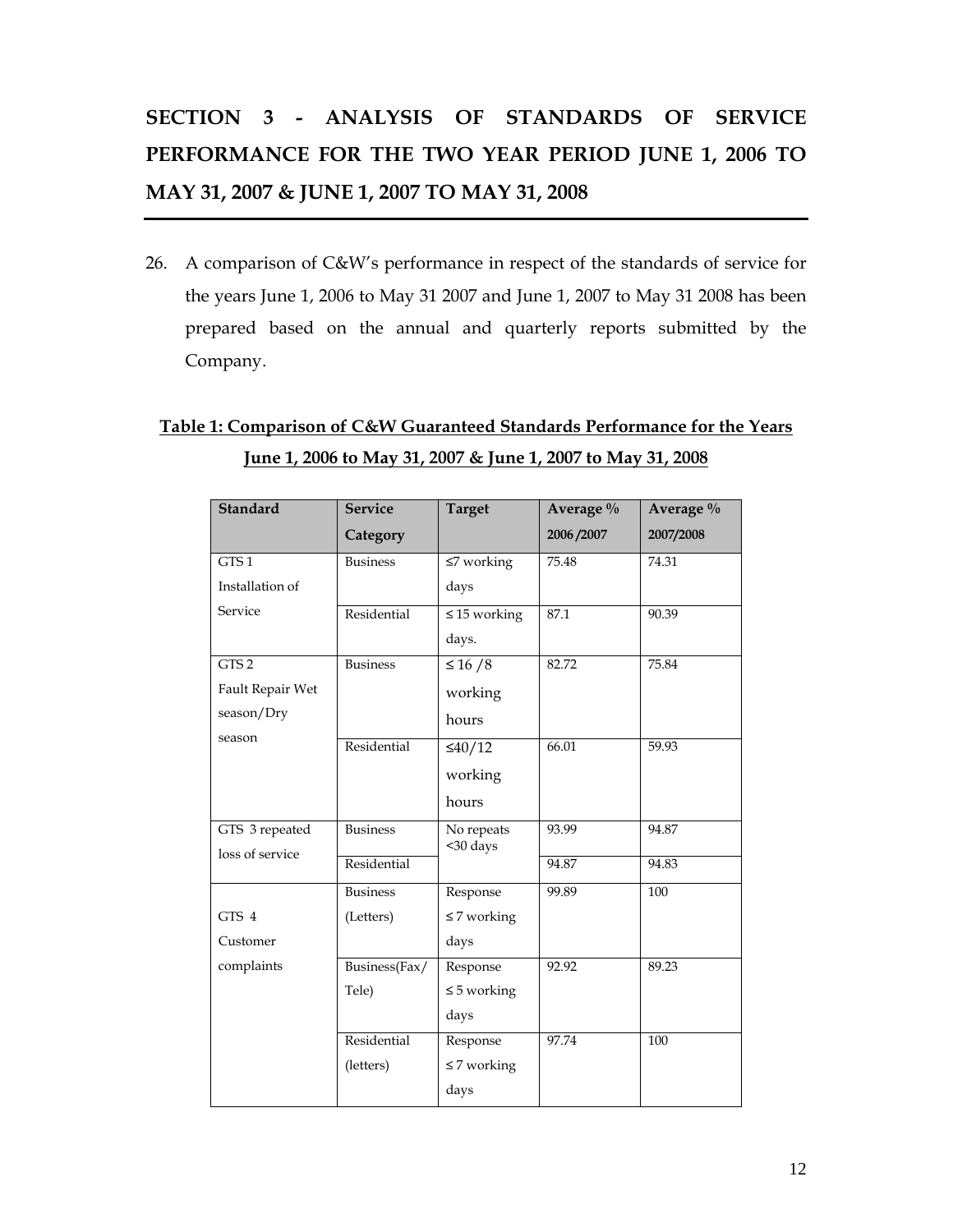| <b>Standard</b>    | <b>Service</b>  | <b>Target</b>                     | Average $\%$ | Average % |
|--------------------|-----------------|-----------------------------------|--------------|-----------|
|                    | Category        |                                   | 2006/2007    | 2007/2008 |
|                    | Residential     | Response                          | 88.57        | 79.58     |
|                    | (Fax/Tele)      | $\leq$ 5 working                  |              |           |
|                    |                 | days                              |              |           |
|                    |                 |                                   |              |           |
|                    |                 |                                   |              |           |
| GTS <sub>5</sub>   | <b>Business</b> | $\leq 15$ minutes<br>grace period | 100          | N/A       |
| Customer           | Residential     |                                   | 88.16        | 74.81     |
| Appointments       |                 |                                   |              |           |
| GTS <sub>6</sub>   | <b>Business</b> | No more than<br>8 working         | <b>100</b>   | 99.93     |
| Reconnection after |                 | hours                             |              |           |
| disconnection      | Residential     |                                   | 98.58        | 99.88     |
|                    |                 |                                   |              |           |
|                    |                 |                                   |              |           |
| GTS 7 Wrongful     |                 | No more than<br>1 working         | 99.87        | 50        |
| Disconnection      |                 | hour                              |              |           |
|                    |                 |                                   |              |           |
|                    | <b>Business</b> |                                   |              |           |
|                    | Residential     |                                   | 84.86        | 86.53     |
|                    |                 |                                   |              |           |
|                    |                 |                                   |              |           |
|                    |                 |                                   |              |           |

Please see Appendix 1 for the current standards of service.

27. Comparison of the data for the period shows performance that averages over 75% in most cases the two year period. Fault repair was the standard which C&W reported lowest results. This was due to unseasonal weather conditions, industrial action and road construction activities which resulted in damaged cables over various parts of the island.

#### **Installation of Service**

28. There have been some occasions where a customer made as installation request, had their application approved but was then advised that plant was not available. This situation leads to frustration and inconvenience.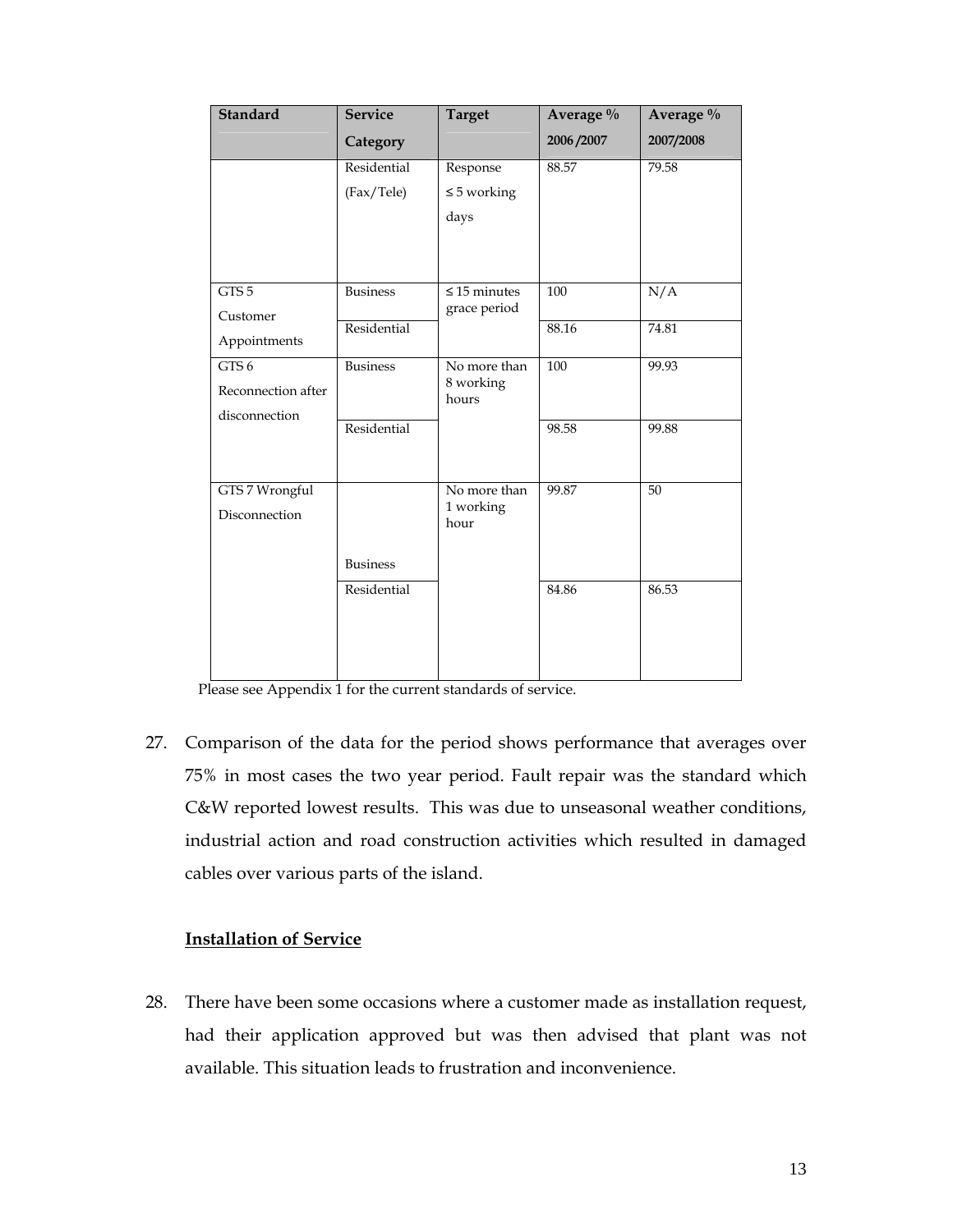**Question 1: Should the process for approval be such that Company only gives approval to a customer's installation application after there has been due consideration of the availability of plant?** 

#### **Fault Repair**

- 29. The company has experienced some difficulty in meeting this standard. For the 2006/2007 period compliance for fault repair for business averaged 82.72% compared to 75.84% for the 2007/2008 year. The average for residential compliance also declined from 66.01% to 59.93% for the same period. C&W attributed this to challenges posed by unseasonal rainfall, lightning damage, unplanned power outages and equipment failures.
- 30. This is the only guaranteed standard that has two separate targets, one for the dry season, the other for the wet season. Some consumers have expressed frustration with this situation, expressing the view that they should not have to bear the burden of what they consider to be inefficiency by the company. The decision to use wet/dry season targets was based on discussion with C&W who indicated that the wet season led to delays in their crews performing needed repair work on their lines. Consequently the Commission decided to allow for a longer amount of time to effect repairs during the wet season. However, having two targets could possibly lead to abuses in this area where repairs are not done in a timely manner. The data received so far on this standard suggests that it may need to be reviewed, one solution could be to have one target. One could also relax the wet season target and tighten the dry season target and/or raise the compensation to consumers.

**Question 2: Should the guaranteed standard for fault repair be adjusted from a two target system to a one target system with increased/decreased target time for repairs to be completed and service restored to the consumer? Should the level of compensation be increased?**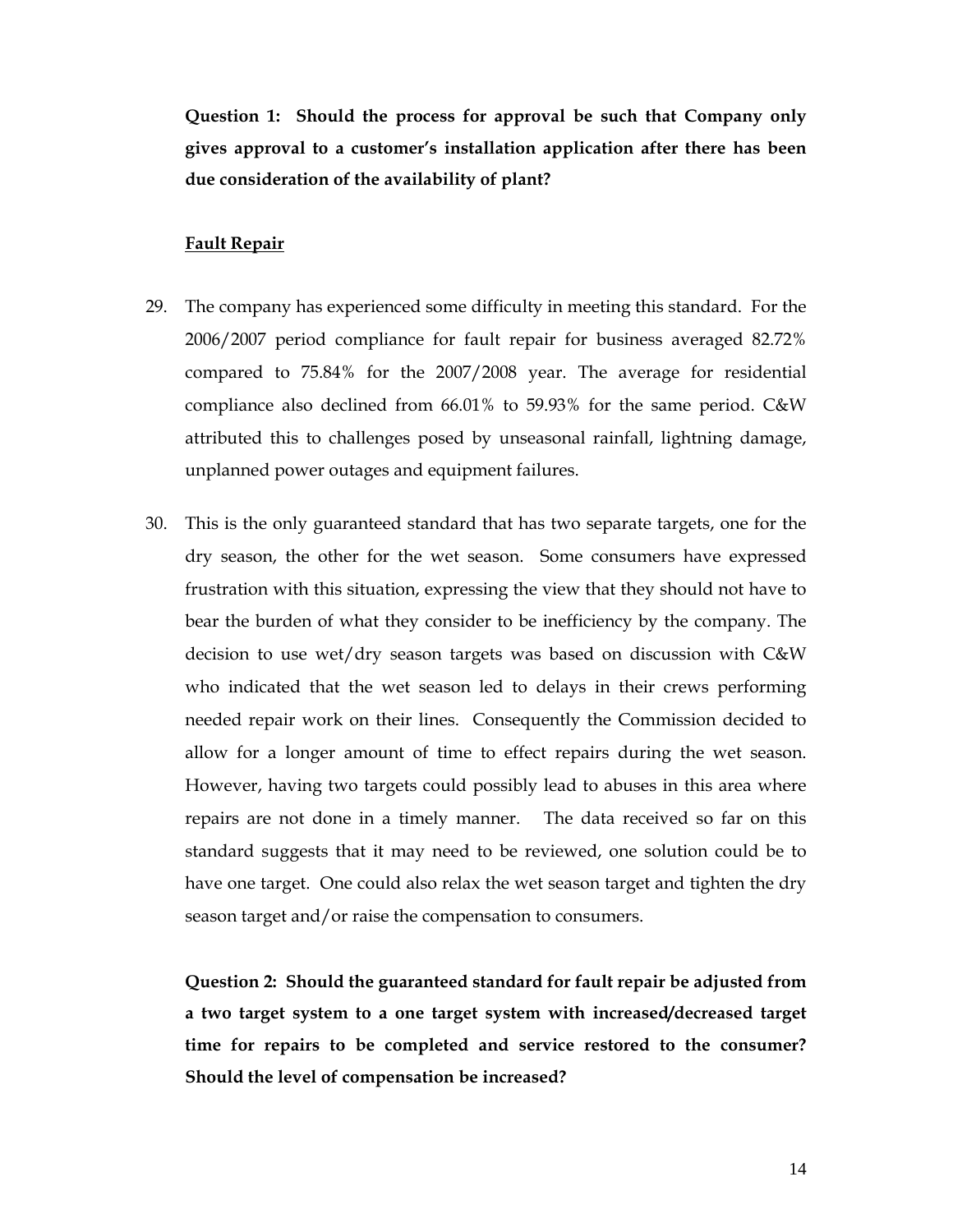#### **Customer Complaints**

31. The Company's reporting of business customer complaints delivered by letters was 99.89 % for the 2006/2007, while those received by telephone fax by business for the same period was 92.92%. Residential customer complaints delivered by letter for the same period averaged 97.74 %, while those delivered by telephone fax averaged 88.57%. Compliance for customer complaints for letters delivered by business for the period 2007/2008 indicated there were no breaches in this regard as there was full compliance by C&W to this standard. Full compliance was reported for complaints delivered by letters for residences as well. In the case of business complaints there were very few reports of complaints, with only 4 in June of 2007. Consequently, it may be necessary to revise this standard to focus specifically on complaints made by telephone and email as this appears to be the preferred means of communication.

#### **Customer Appointments**

- 32. These scheduled appointments pertain to visits by the service provider's representatives to correct faults on the service provider's network up to and including the network interface device, where access to the customer's premises is necessary but restricted. This does not include appointments pertaining to customers' premises equipment (CPE) or internal wiring.
- 33. The information supplied by C&W for this standard of service indicated that there were no breaches of the standard of service for business customer appointments for the 2006/2007 or 2007/2008 year. Compliance for the residential segment averaged 88.16% for the 2006/2007 and declined for the 2007/2008 year averaging 74.81%.

## **Question 3: What changes would you make in the standard of service for Customer Appointments?**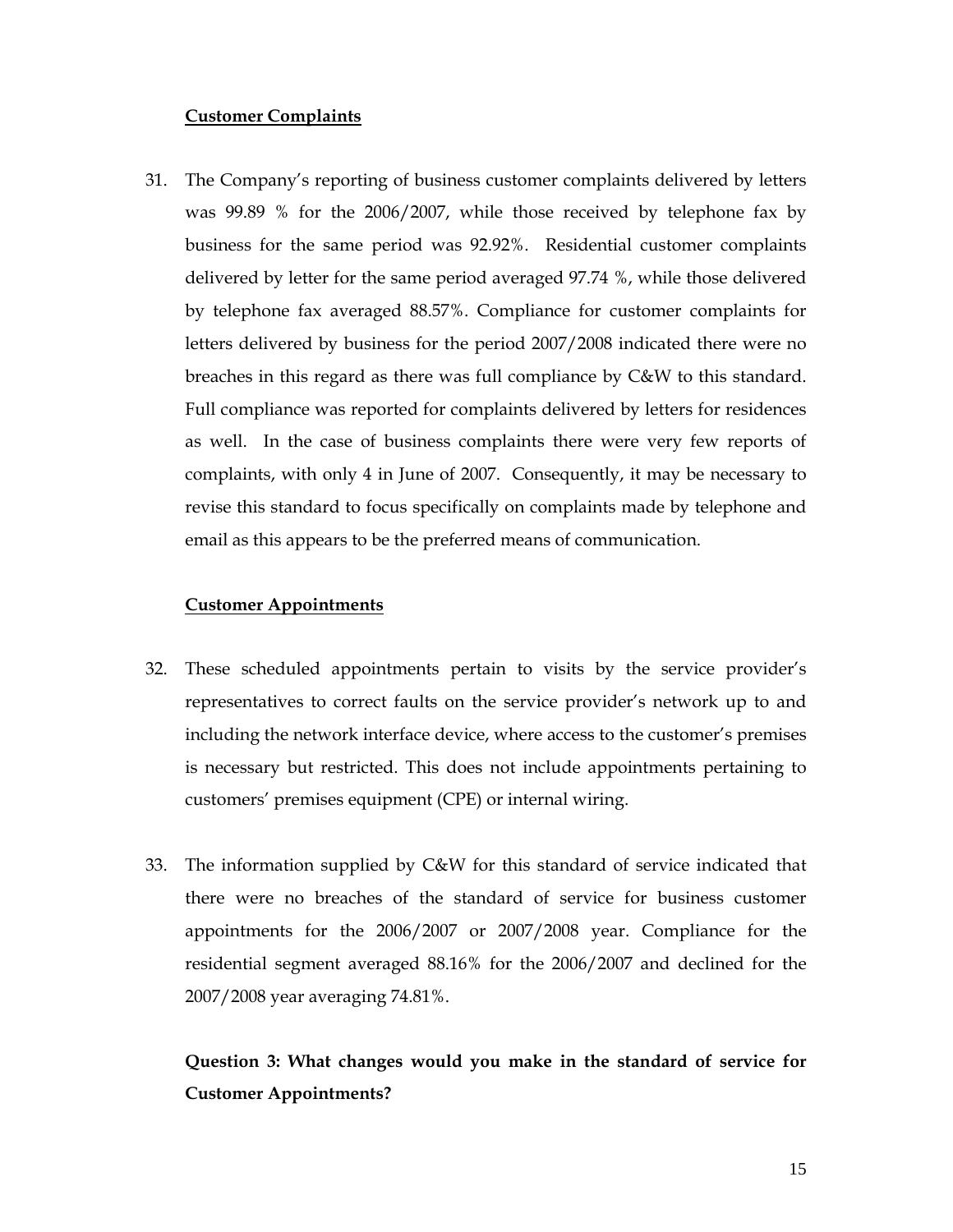#### **Overall standards**

#### **Table 2: Comparison of C&W Performance Overall Standards for the Years June 1 2006 to May 31 2007 & June 1, 2007 to May 31, 2008.**

| <b>Standard</b>  | <b>Service</b>              | <b>Target</b>                            | Average %   | Averages $\%$      |
|------------------|-----------------------------|------------------------------------------|-------------|--------------------|
|                  | Category                    |                                          | Achieved in | <b>Achieved</b> in |
|                  |                             |                                          | 2006/2007   | 2007/2008          |
| OTS <sub>1</sub> | Fault repair                | 80% with 24                              | 72.57       | 68.03              |
|                  |                             | working hours                            |             |                    |
|                  | Repeated loss of<br>service | 95 % or more of<br>faults should         | 94.66       | 96.15              |
| OTS <sub>2</sub> |                             | reoccur within 30                        |             |                    |
|                  |                             | days repair of                           |             |                    |
|                  |                             | first failure                            |             |                    |
|                  | Working<br>payphone         | At least 95 % of<br>working              | 99.71       | 99.78              |
| OTS <sub>3</sub> |                             | payphone in                              |             |                    |
|                  |                             | working order                            |             |                    |
|                  |                             | daily                                    |             |                    |
|                  | Trunk Blocking              | At least 95 % of                         | 99.76       | 99.84              |
| OTS 4            |                             | calls should be                          |             |                    |
|                  |                             | completed during<br>traffic              |             |                    |
|                  |                             |                                          |             |                    |
| OTS <sub>5</sub> | Billing accuracy            | No more than 0.5<br>% of the total bills | 0.1         | 0.1                |
|                  |                             | issued                                   |             |                    |

- 34. C&W's performance in regards to the overall standards for the two year period show that four out of the five categories of the specified targets were achieved and reached in excess of 96%.
- 35. The exception was fault repair, OTS 1. Results for the periods 2006/2007 and 2007/2008 were below target due to unseasonal rainfall damage, damage from road works and stolen cables.

**Question 4: Given the comparison in performances between 2006/2007 and 2007/2008 what changes would you suggest to the Overall Standard on Fault repair?**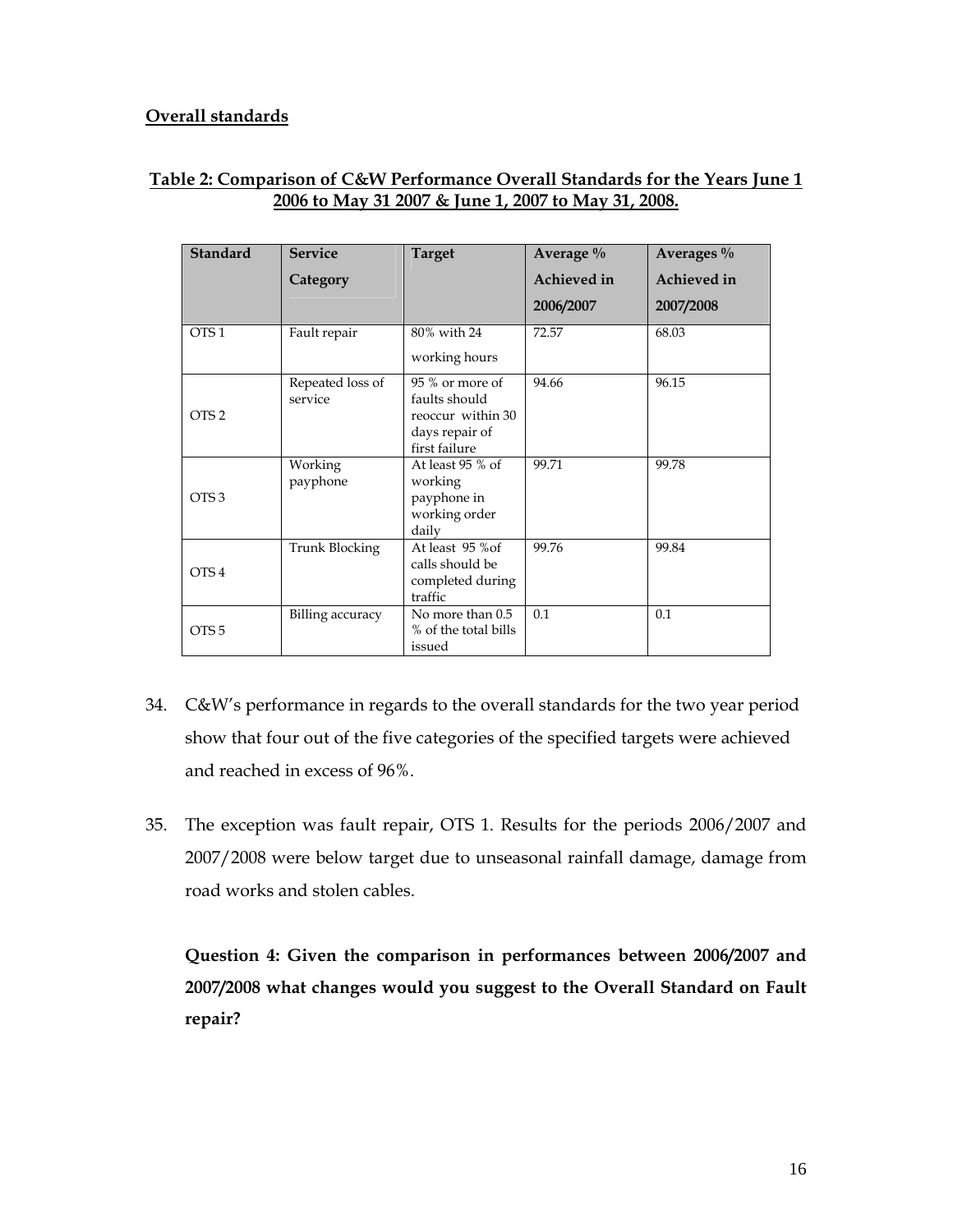36. OTS 2, 3, 4 and 5 all registered averages for the 2006/2007 and 2007/2008 years at either close to or slightly above target. The good performance for the standard relating to working payphones is noted but in light of increasing penetration of cellular telephone use in Barbados the requirement for a standard relating to working payphones may be questioned.

**Question 5: Should a standard of service for working payphones be maintained?**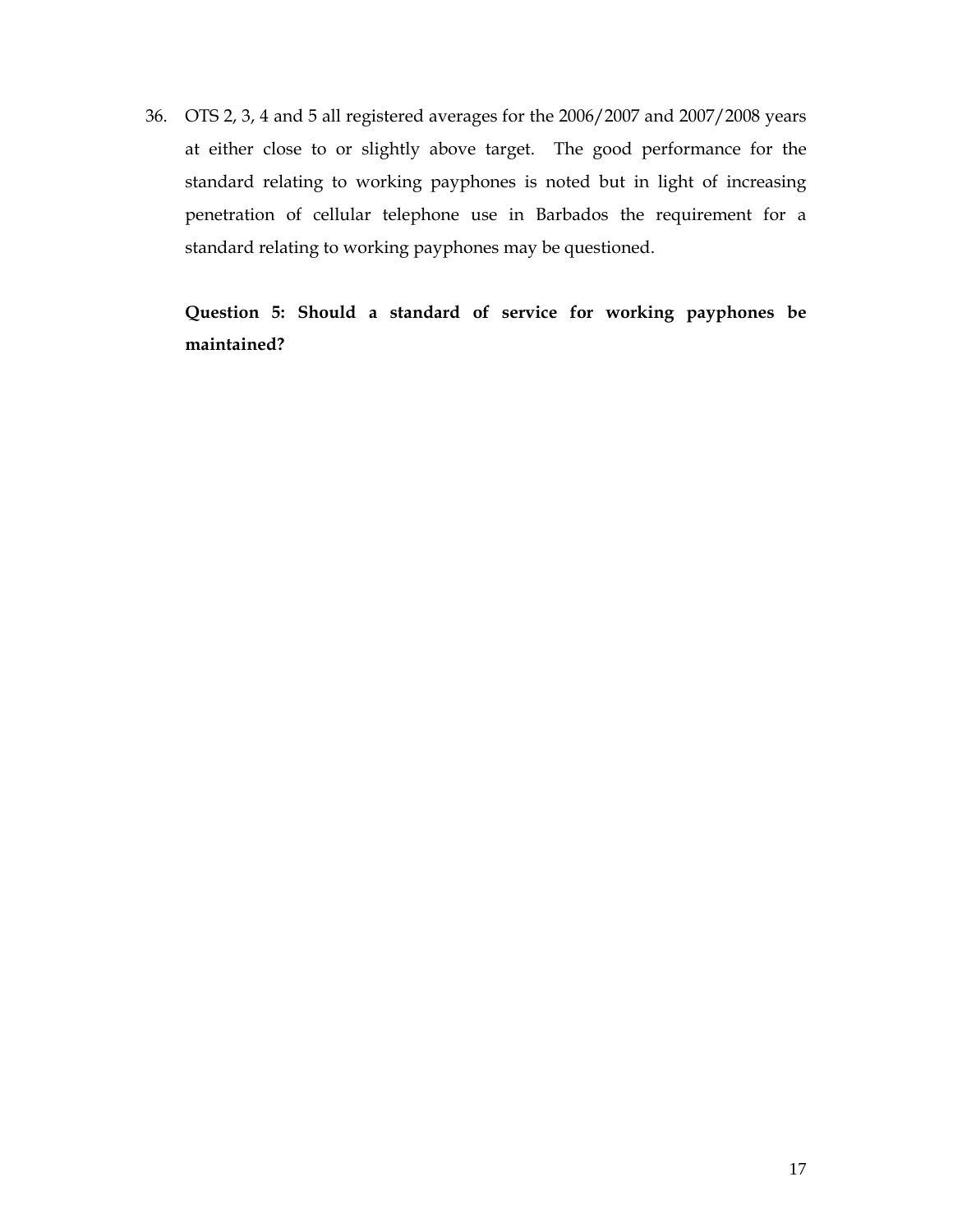## **SECTION 4 - COMPARISON OF STANDARDS OF SERVICE IN BARBADOS WITH OTHR JURISDICTIONS**

- 37. A comparison of standards of service regionally and internationally with Barbados is provided in Table 3. It consists of information from five countries including Barbados. Its is being used to compare the standards of service in Barbados with similar standards for countries in the region (Jamaica), developing states of the similar size (Singapore), large developing states (India) and a large developed country (Canada).
- 38. Some jurisdictions have the authority to determine the standard (Quality) of service for other telecommunications services such as mobile and internet service. This authority is a feature of their specific governing legislation.

**Question 6: Given the comparison in performances should there be a tightening of targets or should these be relaxed?**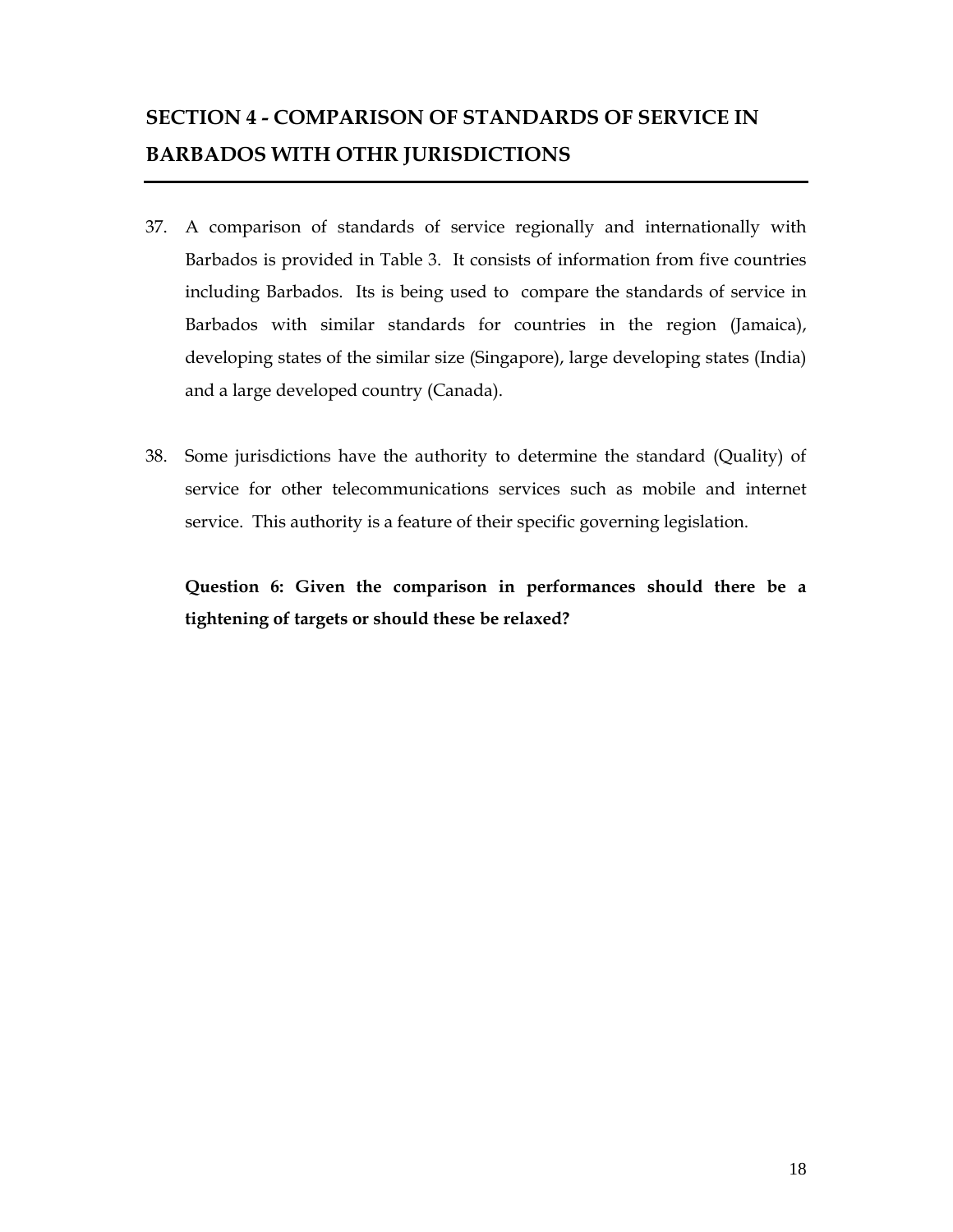| <b>Service Type</b>                                                                                    | <b>C&amp;W Standards of Service</b>                                                                                      | Jamaica                                                                                                                                                                               | <b>CTRC</b>                                                                              | TRAI <sup>4</sup>                                                   | <b>INFOCOMM</b>                                                              |
|--------------------------------------------------------------------------------------------------------|--------------------------------------------------------------------------------------------------------------------------|---------------------------------------------------------------------------------------------------------------------------------------------------------------------------------------|------------------------------------------------------------------------------------------|---------------------------------------------------------------------|------------------------------------------------------------------------------|
|                                                                                                        | 20061                                                                                                                    | Proposed                                                                                                                                                                              | $(Canada)^3$                                                                             | (India)                                                             | (Singapore) <sup>5</sup>                                                     |
|                                                                                                        |                                                                                                                          | Standards <sup>2</sup>                                                                                                                                                                |                                                                                          |                                                                     |                                                                              |
| Service Installation<br>% of orders for<br>services filled<br>within a specified<br>time.              | Residential<br>Customers-<br>no<br>more<br>than 15 working days.<br>Business customers - no more than 7<br>working days. | $\geq$ 90% of all request to<br>be completed within<br>seven business days                                                                                                            | ≥90% completed<br>within 5 working<br>days for urban and<br>10 working days for<br>rural | 100 % of request<br>for installation<br>in $\leq$ 7 working<br>days | $\geq$ 95 % within 5 working<br>days or within time<br>specified by customer |
| Dial Tone delay<br>% of calls attempted<br>during peak hour<br>receiving dial tone<br>within 3 seconds |                                                                                                                          | >98% of calls to<br>receive dial tone<br>within 3 seconds                                                                                                                             | >98.5% of calls during<br>busy hours o receive<br>delay of 3 sec or less                 |                                                                     |                                                                              |
| Post Dialling delay<br>% of calls with post<br>dialing delay within<br>12 seconds.                     |                                                                                                                          | Inter-network delay<br>Post dial delay less<br>than 15 seconds for 95<br>% of call attempted.<br>Intra-network<br>Post dial delay within<br>10 seconds for 98 % of<br>calls attempted |                                                                                          |                                                                     |                                                                              |

#### **Table 3: Comparison of Standards of Service of Jamaica, Canada, India Singapore**

<sup>&</sup>lt;sup>1</sup> Fair Trading Commission Decision on the Standards of Service for Cable & Wireless (B'dos) Ltd February 28, 2006

<sup>2</sup> Quality of Service Standards for the Telecommunications sector; a consultative document Office of Utility Regulation Jamaica October 2007

 $^3$  Quality of Service Standards for the Telecommunications sector; a consultative document Office of Utility Regulation Jamaica October 2007

<sup>&</sup>lt;sup>4</sup> Telecom Regulatory Authority of India (TRAI) The Indian Telecom Services Performance Indicators October -December 2007. April 2008<br><sup>5</sup> Infocomm Development Authority Singapore QOS standards for fixed Network Telecommun

www.ida.gov.sg/doc/Policies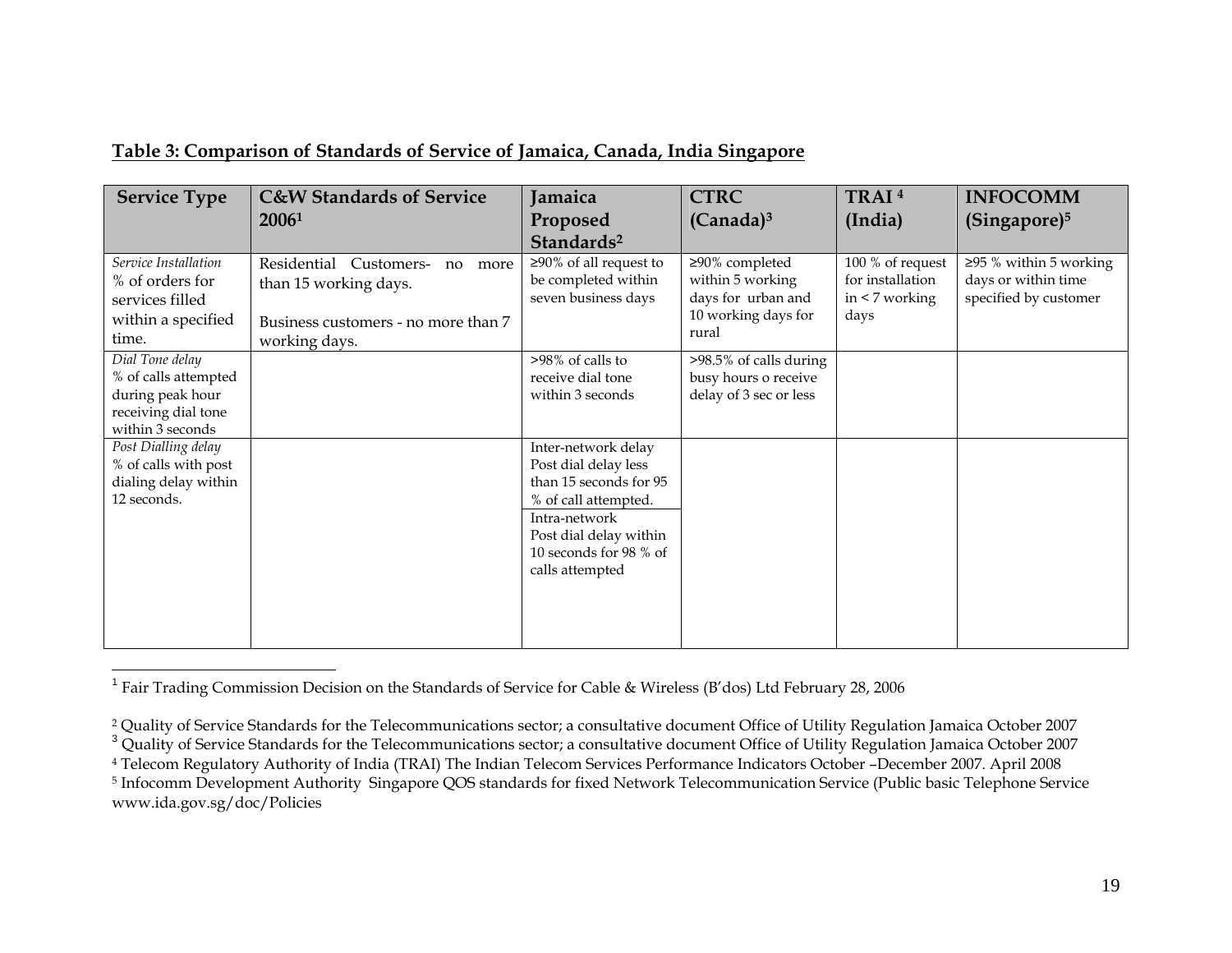| <b>Service Type</b>                                                                                             | <b>C&amp;W Standards of Service</b><br>20061                                                                                                                                                                                                                              | Jamaica<br>Proposed                                                                                                                                               | <b>CTRC</b><br>$(Canada)^3$                 | TRAI <sup>4</sup><br>(India)                        | <b>INFOCOMM</b><br>(Singapore) <sup>5</sup>                              |
|-----------------------------------------------------------------------------------------------------------------|---------------------------------------------------------------------------------------------------------------------------------------------------------------------------------------------------------------------------------------------------------------------------|-------------------------------------------------------------------------------------------------------------------------------------------------------------------|---------------------------------------------|-----------------------------------------------------|--------------------------------------------------------------------------|
|                                                                                                                 |                                                                                                                                                                                                                                                                           | Standards <sup>2</sup>                                                                                                                                            |                                             |                                                     |                                                                          |
| Call Completion ratio<br>% of call successfully<br>completed during<br>peak traffic hour                        | At least 95% of the calls<br>should be completed during peak<br>traffic                                                                                                                                                                                                   | Local 95% call<br>completion rate<br>during peak traffic<br>International 75 %                                                                                    |                                             | Local $-$ >55%                                      |                                                                          |
| Trouble reports<br>% of reported faults<br>cleared within<br>specified time.                                    | Dry Season<br>Residential - 12 working hours<br>Business - 8 working hours<br>Wet Season<br>Residential - 40 working hours<br>Business - 16 working hours<br>Dry season - Dec. 1 to May 31<br>Wet season - Jun. 1 to Nov. 30                                              | Out of service-90 % of<br>such report to be<br>cleared within 24hrs<br>Service Affecting -<br>85% cleared within 48<br>hrs<br>[Averaged over a 1<br>month period] | Out of service-80%<br>cleared within 24 hrs | 90% cleared<br>within by next<br>working day.       | No of faults reported<br>per 100 Direct<br>exchange lines<0.05<br>$\%$ . |
| Complaint handling<br>% of customer<br>complaints [written<br>or verbal] resolved<br>within the time<br>period. | Acknowledgement within 5 working<br>days for telephone, fax or email<br>complaints. 7 working days after<br>receipt for written<br>complaints<br>forwarded by post.<br>Acknowledgement should include a<br>commitment as to the date<br>investigations would be completed | 90% solved with 30<br>business days                                                                                                                               |                                             |                                                     |                                                                          |
| <b>Billing Accuracy</b><br># of valid accuracy<br>related billing per<br>1,000 bills                            | Billing errors must be no more than<br>0.5% of the total bills issued.                                                                                                                                                                                                    | $\leq$ 5 valid complaints<br>per 1000 bills.                                                                                                                      | $\sqrt{1\% \text{ of bills issued}}$ .      | $< 0.1 %$ of bills<br>issued should<br>be disputed. |                                                                          |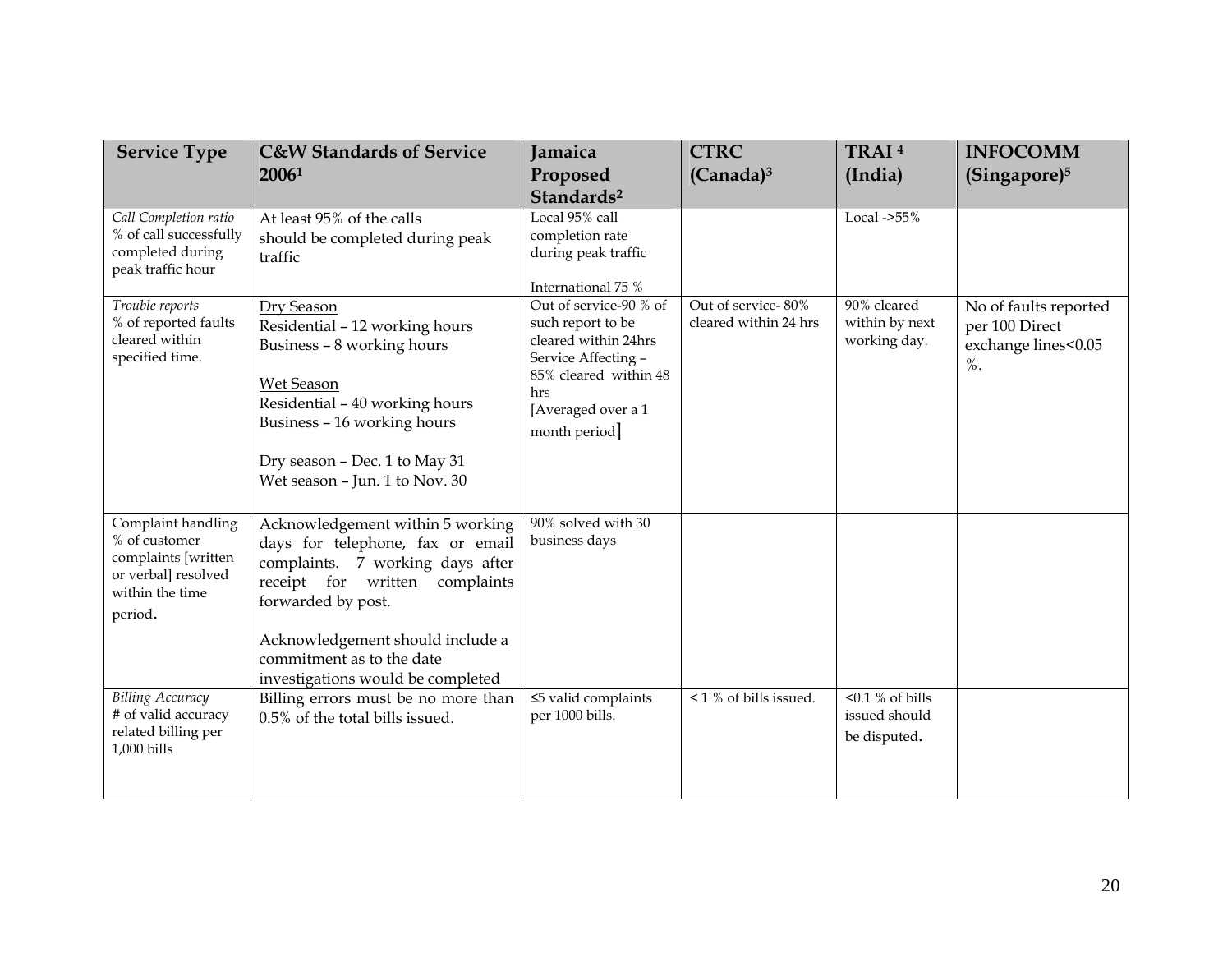| <b>Service Type</b>                                                                                | <b>C&amp;W Standards of Service</b>                                                                  | Jamaica                                                                             | <b>CTRC</b>               | TRAI <sup>4</sup>                                                   | <b>INFOCOMM</b>          |
|----------------------------------------------------------------------------------------------------|------------------------------------------------------------------------------------------------------|-------------------------------------------------------------------------------------|---------------------------|---------------------------------------------------------------------|--------------------------|
|                                                                                                    | 20061                                                                                                | Proposed                                                                            | $(Canada)^3$              | (India)                                                             | (Singapore) <sup>5</sup> |
|                                                                                                    |                                                                                                      | Standards <sup>2</sup>                                                              |                           |                                                                     |                          |
| Reconnection<br>Restoration of<br>service after<br>payment of overdue<br>amounts                   | Reconnection of the service should<br>occur within 8 working hours of<br>acknowledgement of payment. | >90% of reconnections<br>to occur within 24 hrs<br>of receipt of overdue<br>amount. |                           | $100\%$ in $\leq 7$<br>Days                                         |                          |
| Planned outage<br>The notice to the<br>public (Hours) for<br>planned<br>interruption of<br>service |                                                                                                      | $\geq 90\%$ of planned<br>outages to have a 48<br>hrs notice.                       |                           |                                                                     |                          |
| Local Service operator<br>% of calls answered<br>in 20 seconds                                     |                                                                                                      | $\geq 90\%$ within 20 sec                                                           |                           | 80% within 60<br>sec (voice)<br>80% within<br>20sec(<br>electronic) |                          |
| Directory Services<br>% of calls answered<br>within 20 seconds                                     |                                                                                                      | $\geq 90\%$ within 20 sec                                                           |                           | As above                                                            |                          |
| Repair Service<br>Centre<br>% of calls answered<br>within 20 seconds                               |                                                                                                      | $\geq 90\%$ within 60 sec                                                           | $\geq 80\%$ within 20 sec | As above                                                            |                          |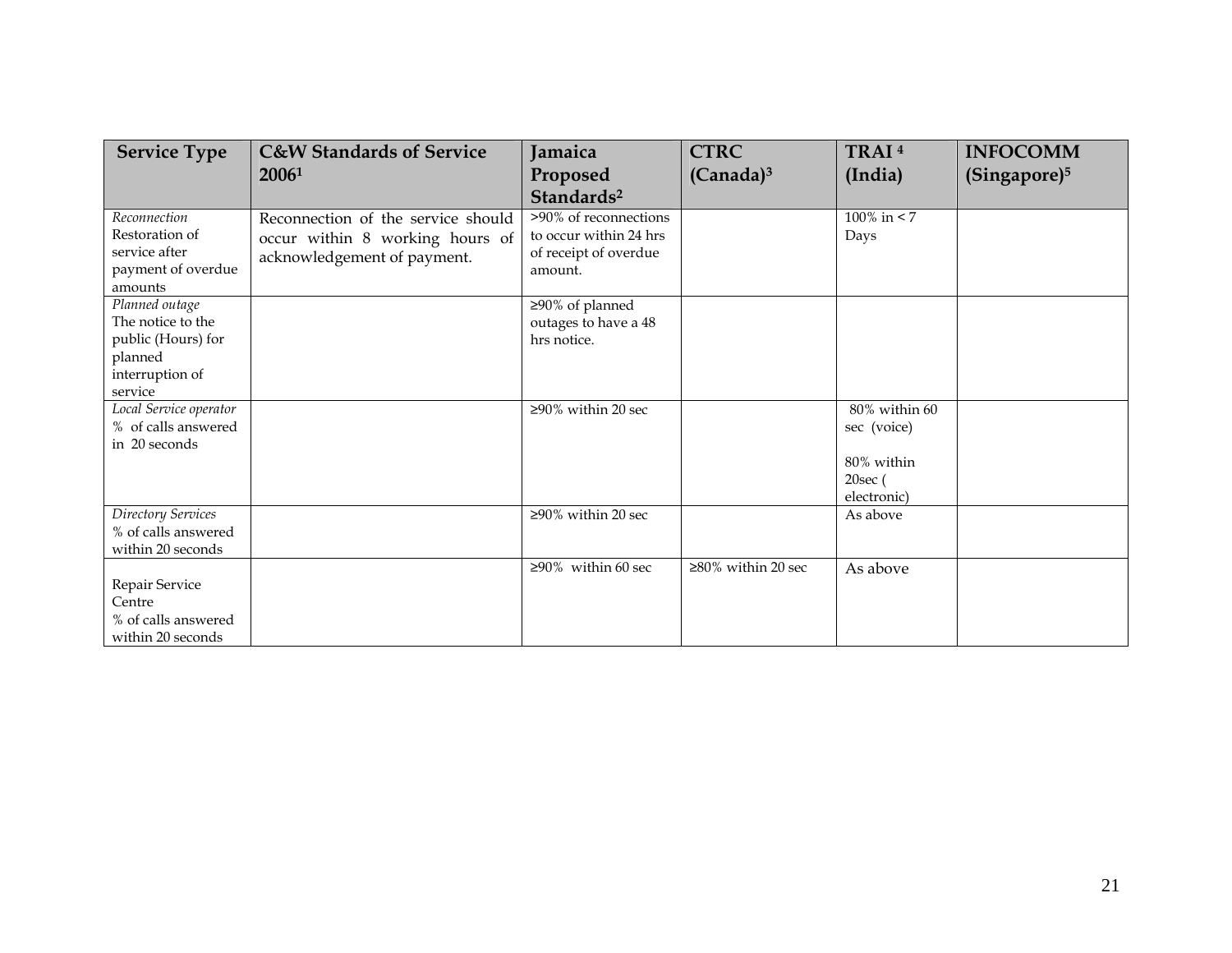#### **Proposed Changes to the Standards of Service**

#### **Customer Service Response**

- 39. In some jurisdictions the regulator has applied standards that pertain to the customer service response to customer calls such as :
	- a) Local Service operator % of calls answered in 20 seconds
	- b) Directory Services % of calls answered within 20 seconds
	- c) Repair Service % of calls answered within 20 seconds
- 40. The Commission is aware that customers are not only interested in their calls being answers promptly but it is important that they get to speak directly with officers who are able to assist them with their particular problem.
- 41. The Commission is suggesting that there should be a standard of service for the customer service response time which states that :

Customer service Operator - 90% of calls should reach the service representative in 10 minutes

**Question 7: What suggestions do you have in regards to a standard of service for customer service response time for C&W?**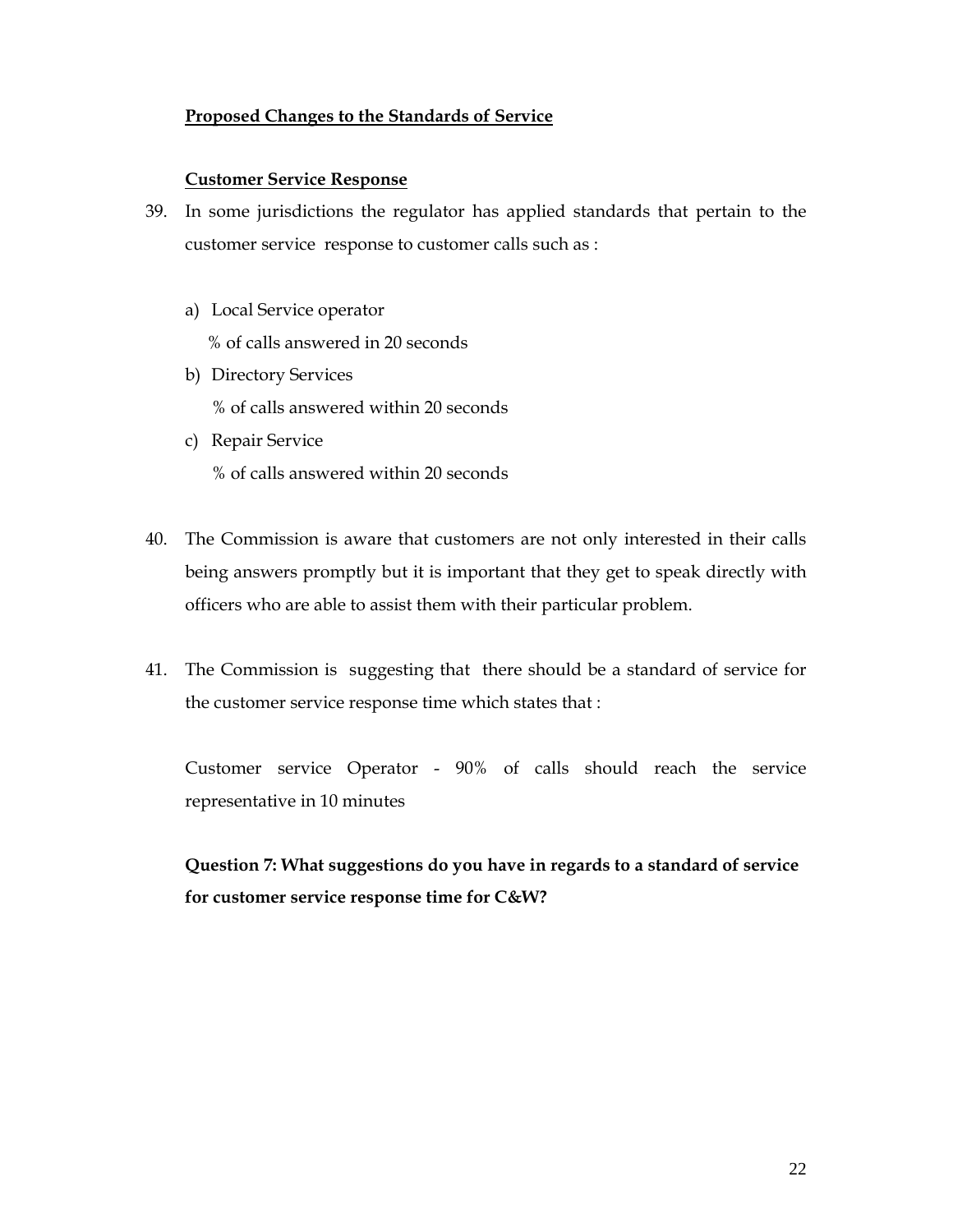#### **SECTION 5 - COMPENSATORY PAYMENTS AND EXEMPTIONS**

- 42. The objective of a compensatory payment is to provide the incentive for the Company to ensure that specified levels of service quality are met. The levels of compensation were determined based on the need to provide an incentive for customers to claim re-imbursement for poor service, the increase in the domestic rates, and the comparison of C&W's proposed levels of compensation with other regional and international jurisdictions, were all factors that influenced the level of compensatory payment. The Commission allowed payments to be commensurate with outage time beyond target time where appropriate.
- 43. Under the system for guaranteed standards customers are eligible to make claims for monetary compensation for breaches of these standards by the Company.

#### **Comparison of Customer Claims in 2006 and 2007**

44. During the first year the annual reports submitted by the company were for the period June 1, 2006 to May 31 2007. However, the Commission adjusted the reporting period for C&W submission of reports to April 1 to March 31 to correspond to the financial year of the Commission. Consequently the reporting period for the 2006/2007 (May 31, 2006 to June 1, 2007) year differs from that for the 2007/2008 (April 1, 2007 to March 31, 2008) year. However, the data suggests some growth in claims by customers in relation to their claims under the guaranteed standards.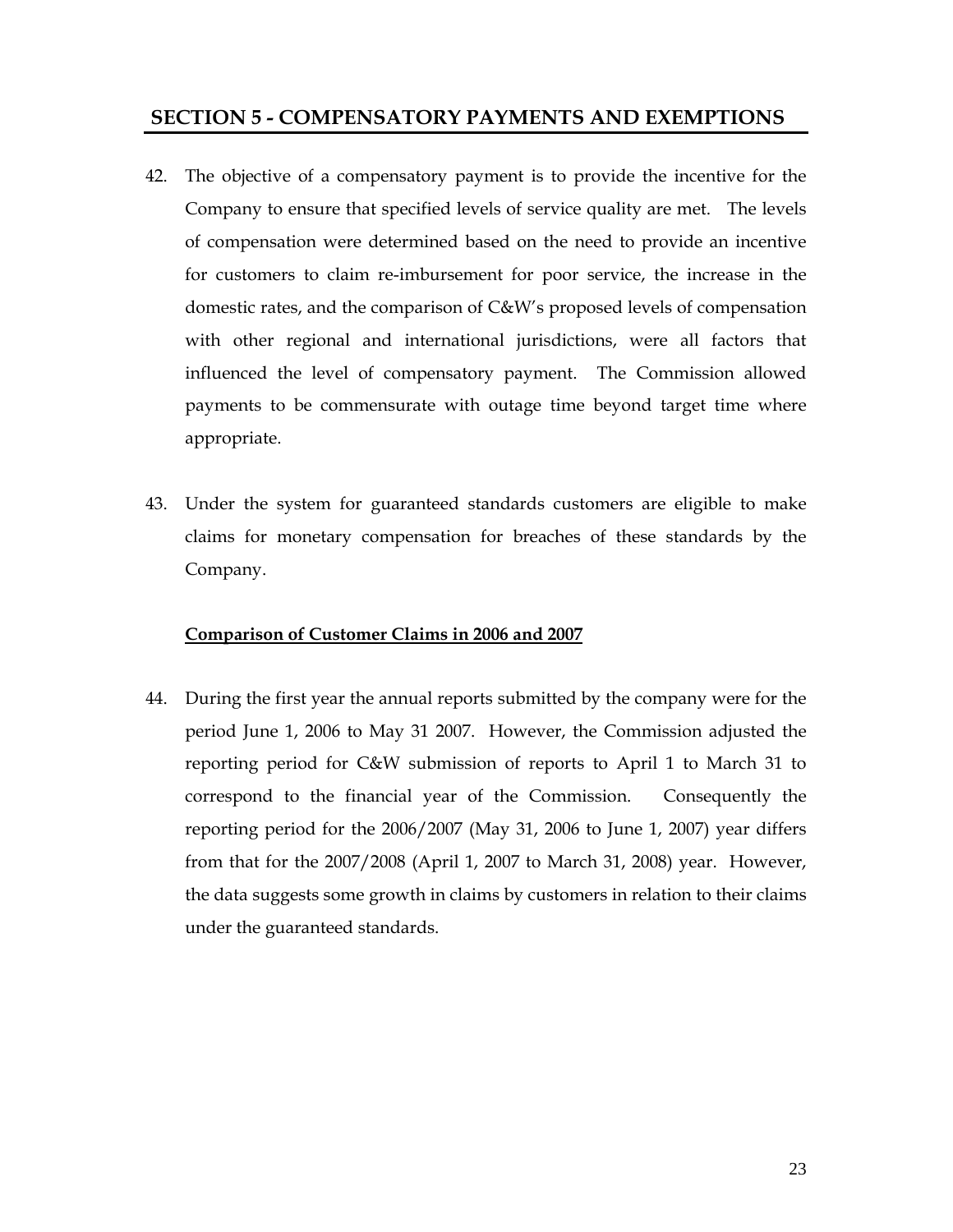#### **Year 2006/2007**

45. **Customer Claims Summary** - A total of 14,965 customers were eligible for compensation under the guaranteed standards scheme during the period June 1, 2006 to May 31, 2007. Of those eligible for compensation 3,401 customers actually claimed and received compensation. The percentage of eligible customers receiving compensation therefore stood at 22.7% which translates to a claim rate of 1 in 4.4.

#### **Year 2007/2008**

46. **Customer Claims Summary** - Customers must first file a claim to the company to be eligible for monetary compensation. C&W recorded a total of 17,739 customers who were eligible for compensation during the review period. Of those eligible for compensation, 3,959 received compensation in the form of credits to their accounts at C&W. In addition, 7,525 of the 17,739 customers would have been deemed ineligible for compensation due to the exemption clauses in the Commission's Standard of Service Decision.

**Total rebates for April 01, 2007 to March 31, 2008**

|                                  | <b>Number of Customers</b> | Compensation |
|----------------------------------|----------------------------|--------------|
| <b>Eligible for Compensation</b> | 17,739                     | \$882,069.68 |
| <b>Actual Compensation</b>       | 3,959                      | \$707,801.73 |
| Percentage of eligible           | 22.32 %                    | 80.24 %      |
| customers receiving              |                            |              |
| compensation.                    |                            |              |

47. In view of the above statistics the Commission may want to consider the implementation of a system to automatically recognise that there was a breach of a specific guaranteed standard and to automatically compensate the individual customer for the inconvenience. This automated system would remove the need for the customer to complete a claim form, but may require technical changes to the Company's billing, tracking and reporting systems.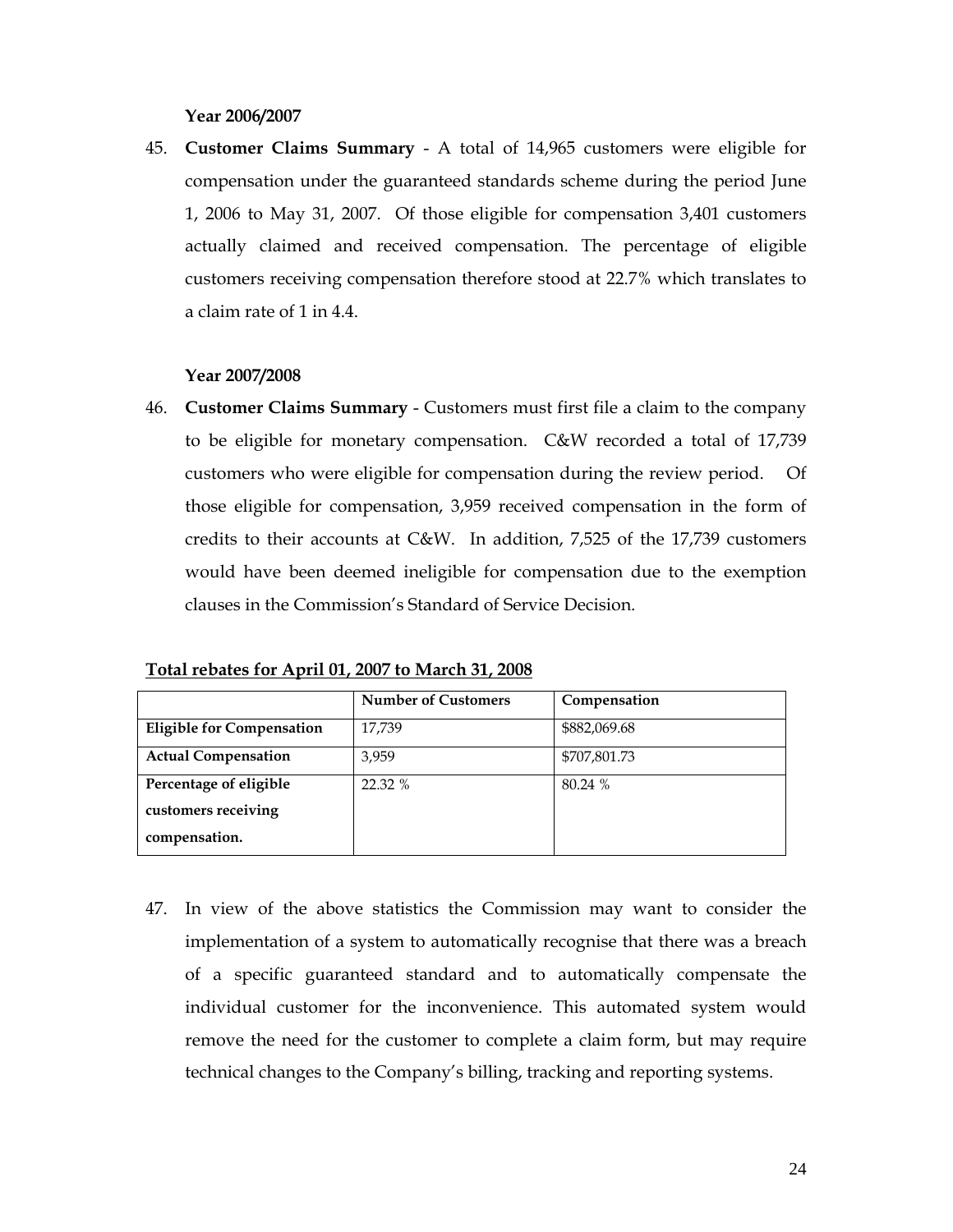**Question 8: What changes would you suggest to the level of compensatory payments, should they be increased from their present levels?** 

**Question 9: Do you believe that the level of compensatory payment influenced customers to make claims when standards of service are breached by the company?** 

**Question 10: What change would you suggest for compensation payments that are made on discreet blocks per unit of time, should the compensation remain as is or should it be changed to read ( \$ X per hour or any part thereof) ?** 

**Question 11: What is your opinion of an automated payment mechanism for customer compensation?** 

#### **General Exemptions**

- 48. The Commission instituted exemptions to the standards of service. The Commission is of the view that failure to meet guaranteed standards should not require compensatory payments from the service provider in situations where conditions outside the control of the service provider make it impossible to meet the targets.
- 49. The conditions for exemptions from standards are currently as follows:
	- Acts of God;
		- a) Landslides
		- b) Hurricanes
		- c) Lightning
		- d) Earthquake
		- e) Storms
		- f) Floods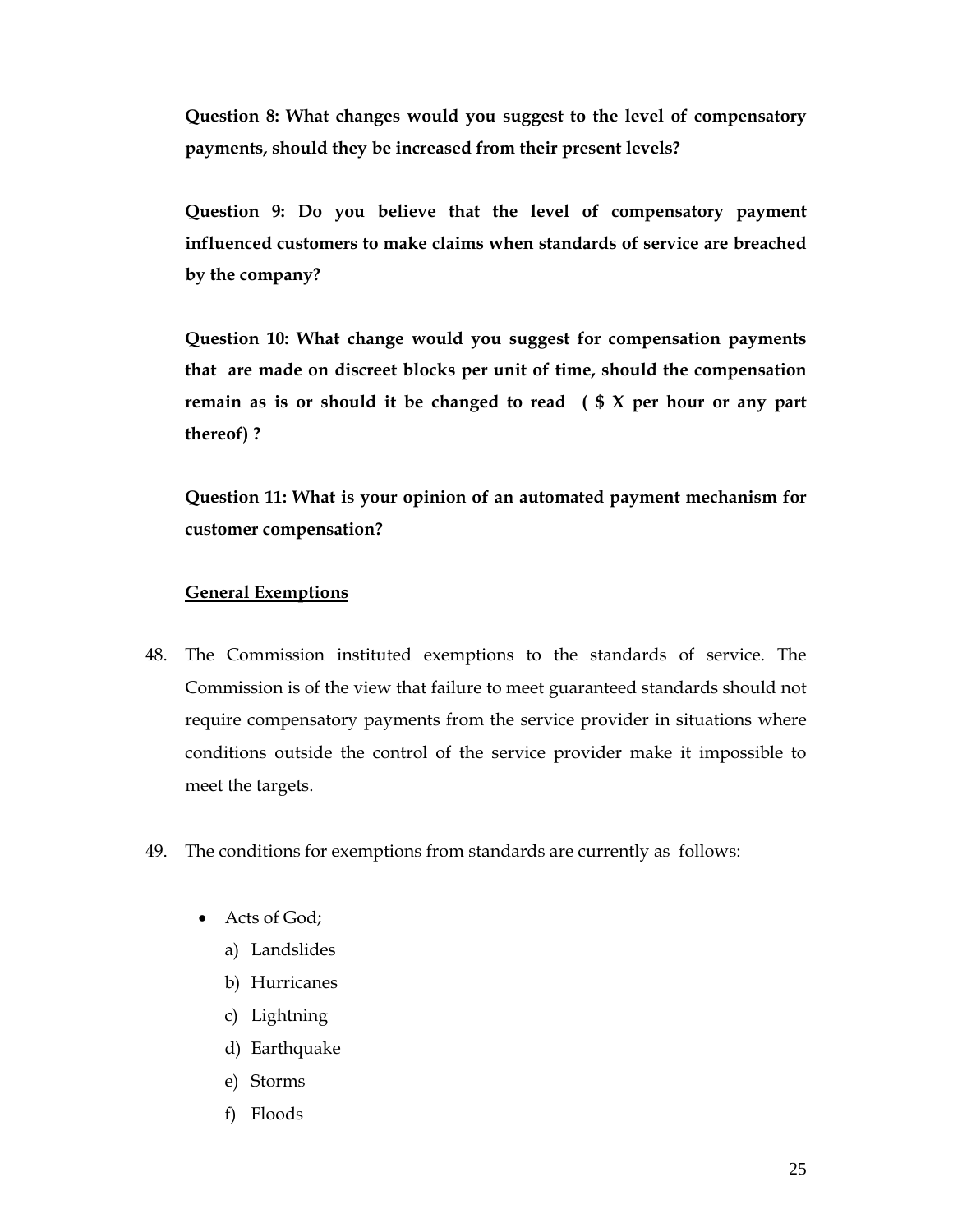- Riot;
- Civil commotion;
- Strikes, lockouts, and other industrial disturbances;
- Acts of terrorism;
- Wars:
- Blockades;
- Insurrections;
- Epidemics;
- Trade restrictions;
- Inability to obtain any requisite Government permits; and
- Breakdown of machinery or equipment or any other force or cause of similar nature not within the control of the Company and which by the exercise of diligence it is unable to avoid, prevent or mitigate.

#### **Other Exemptions and Conditions**

- 50. The Commission is cognizant that other circumstances may exist from time to time which might impede the Company's ability to meet the prescribed standards of service. In such instances the Company is required to request authorisation from the Commission for exemption. Situations which might fall under this category may include but are not limited to the following:
	- The service provider is requested by a public authority to provide emergency communication to assist in emergency action and the provision of such services restricts the connection of a customer to a specified service or the rectification of a fault or service difficulty;
	- The service provider is prevented from providing a connection to a specified service, or the rectification of a fault or service difficulty due to the service provider being unable to obtain lawful access to the land or a facility;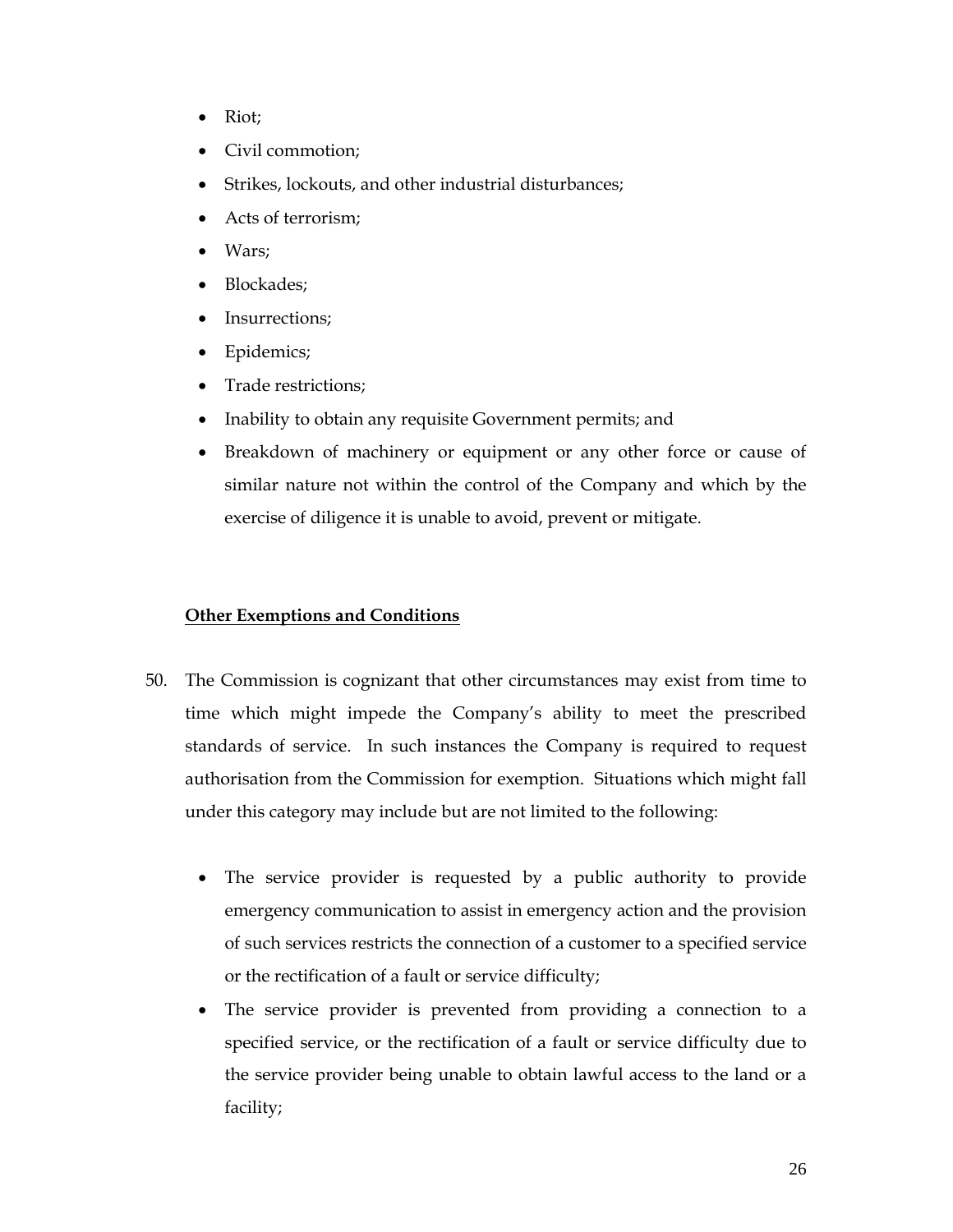- A law of Barbados prevents the service provider from complying with the service standard;
- After following the Company's credit and disconnection guidelines, the customer has not paid applicable charges and remains disconnected;
- The customer is required to pay a charge to the service provider for the connection to the service or for the use of the service; and
- The service provider has reasonable grounds to believe that the customer would be unwilling or unable to pay the charge as it becomes due.

**Question 12: Do you believe that the type of general and other exemptions should be revised? Give reasons.**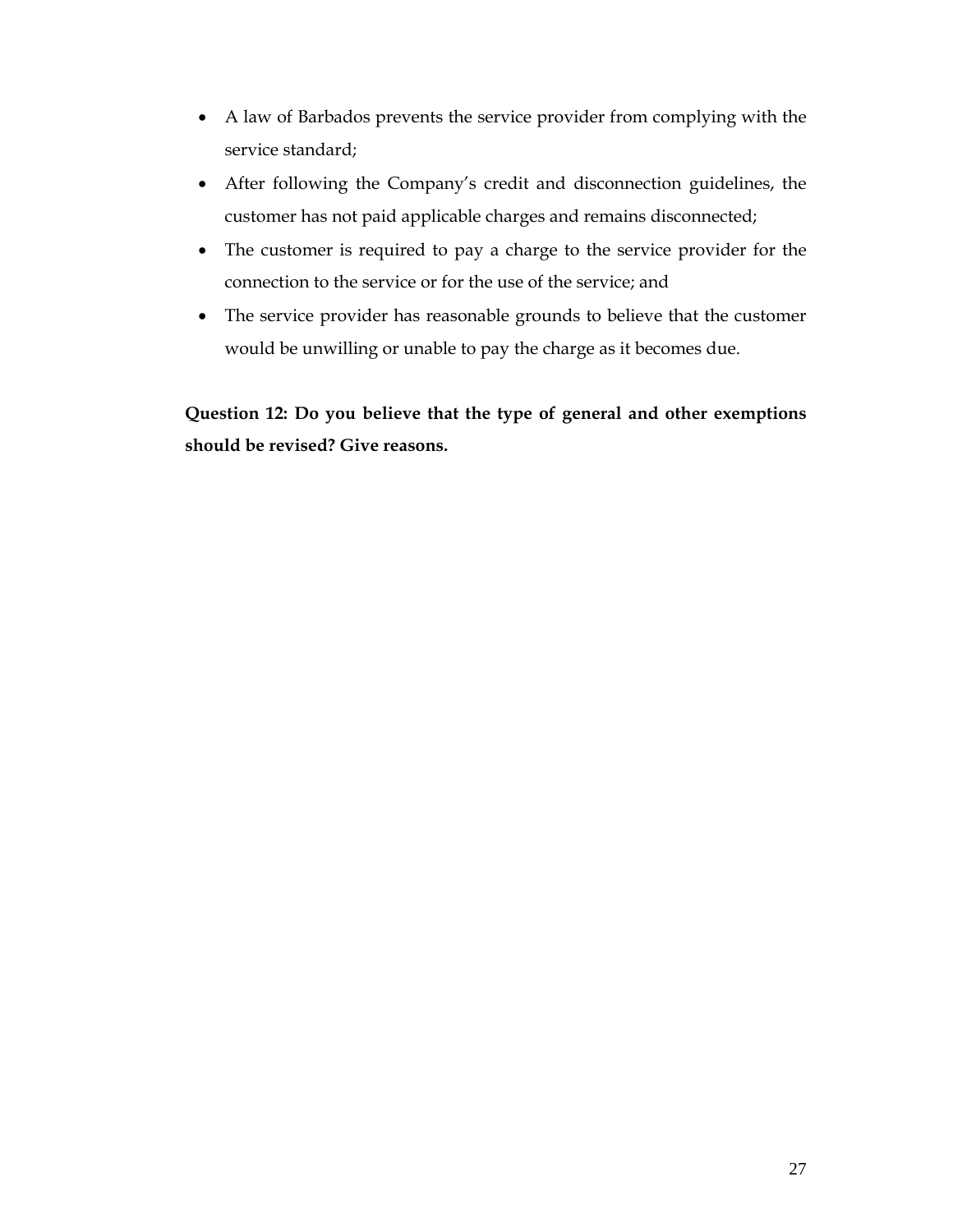### **SECTION 6 - MONITORING AND ENFORCEMENT OF STANDARDS**

- 51. The Commission has instituted a monitoring system for the Standards of Service. C&W is required to submit quarterly regulatory reports. These reports include information on:-
	- The number of breaches under each guaranteed service category;
	- The actual average times taken to respond to and /or rectify issues referred to under each guaranteed service category;
	- The level of compliance, as a percentage, of each overall service category; and
	- Details of any extenuating circumstances that would have prohibited the Company from achieving the targets of the overall standards.
- 52. C&W is required to submit annual reports. These reports include information on:
	- The number of customers eligible for compensation during the previous financial year;
	- The total value of eligible compensation;
	- The number of customers actually receiving compensation; and
	- The value of compensation remitted;

#### **Question 13: Are you satisfied with the level of reporting?**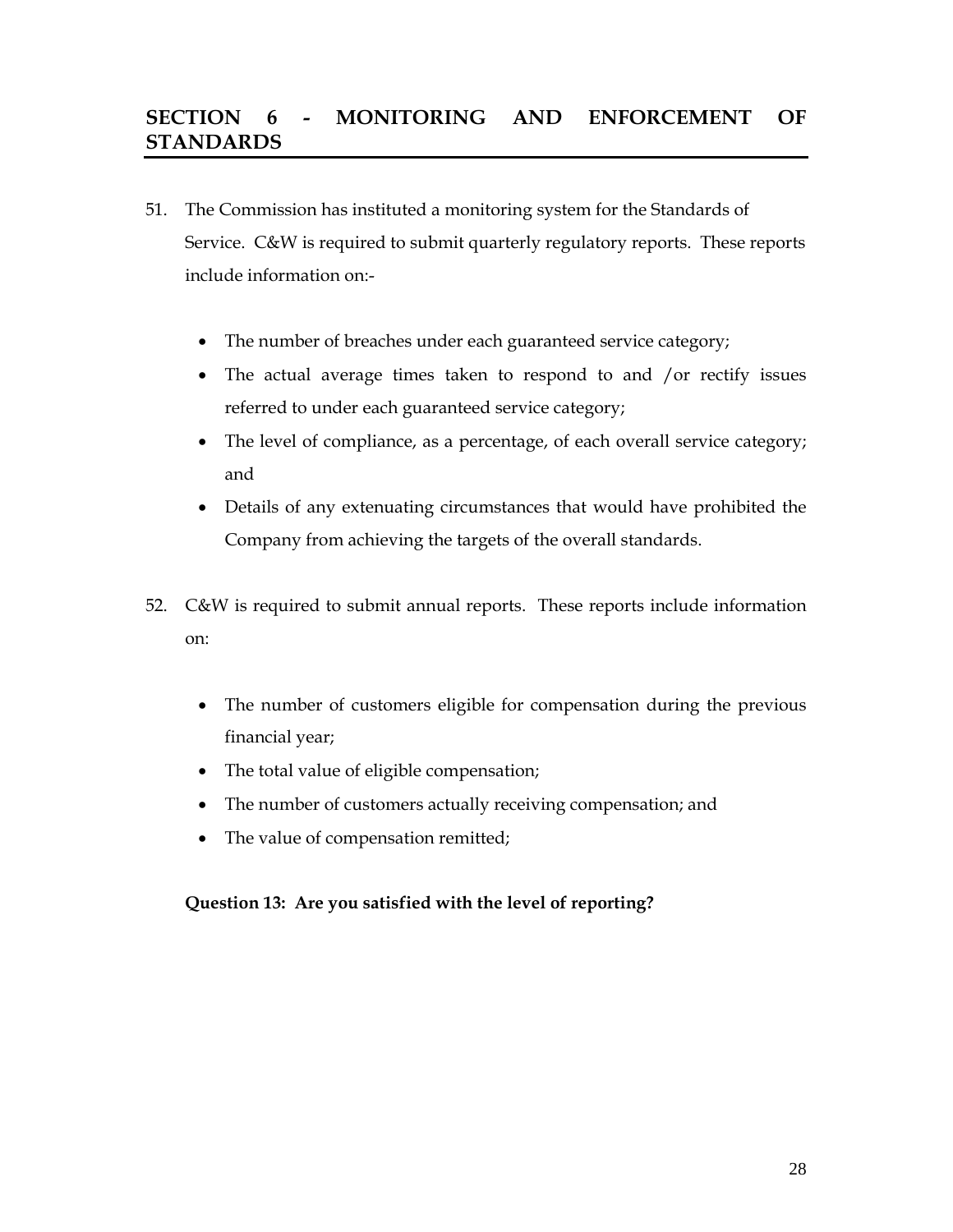#### **Background**

- 53. The Fair Trading Commission ("the Commission") established by the Fair Trading Commission Act, CAP 326B, is the regulator of international and domestic telecommunications services and electricity services.
- 54. In carrying out its duties as a regulator, the Commission must operate in a transparent, accountable and non-discriminatory manner. Consultative documents and the public consultation process are the main ways in which the Commission discharges its responsibilities relating to transparency and accountability.
- 55. In addition, the Commission is specifically charged under the Fair Trading Commission Act CAP 326B to consult with interested persons when it is discharging certain functions.
- 56. Section 4(4) of the *Fair Trading Commission Act, CAP. 326B* states:

*"The Commission shall, in performing its functions under subsection (3)(a), (b), (d) and (f)6, consult with the service providers, representatives of consumer interest groups and other parties that have an interest in the matter before it."* 

 $\overline{a}$ 

 $6$  Section 4(3) of the Act states:

*The Commission shall, in the performance of its functions and in pursuance of the objectives set out in subsections (1) and (2):* 

*<sup>(</sup>a) establish the principles for arriving at the rates to be charged by service providers;* 

*<sup>(</sup>b) set the maximum rates to be charged by service providers;. . .* 

*<sup>(</sup>d) determine the standards of service applicable to service providers;. . .* 

*<sup>(</sup>f) carry out periodic review of the rates and principles for setting rates and standards of service of service providers.*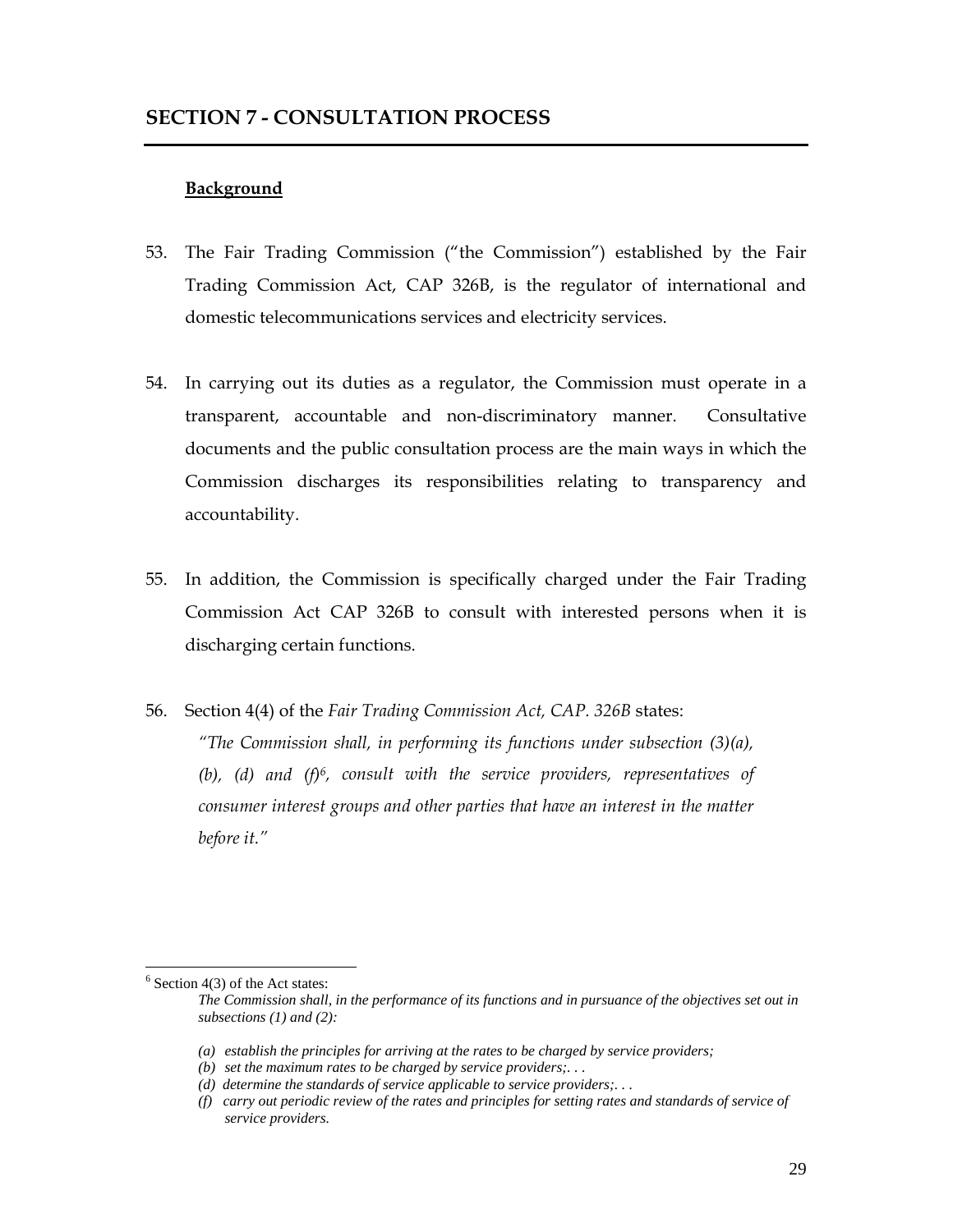#### **Consultative Documents**

- 57. On important issues that arise in the regulation of the utility industries, the Commission may issue a consultative document, a public discussion paper, in which the Commission:
	- (a) brings to public attention important issues relating to utility regulation to promote public understanding and debate;
	- (b) puts forward options and/or proposals as to the approach to adopt in dealing with these issues, to seek to resolve them in the best interests of the consumer, the service provider and the society at large; and
	- (c) invites comments from interested parties, such as consumers, service providers, businesses, professionals and academics.
- 58. In general with consultation papers, the issues at hand will influence the nature of the document and its content. On some issues, the Commission may simply set out what it regards as the available options and, although there may be some analysis of the pros and cons of the options, it may be that no one option emerges as the favoured or proposed approach. In other consultation papers, the issues are such that the Commission may set out a clear preference for a particular approach and invite comments on this basis.
- 59. The views and analysis set out by the Commission in a consultative document are intended to invite comments which may cause the Commission to revise its views.
- 60. The consultative document generally includes a series of specific questions on which the Commission is seeking comments. To ease the task of analysing comments, respondents should reference the relevant question numbers in the document. If they consider it appropriate, respondents may wish to address other aspects of the document for which the Commission has not prepared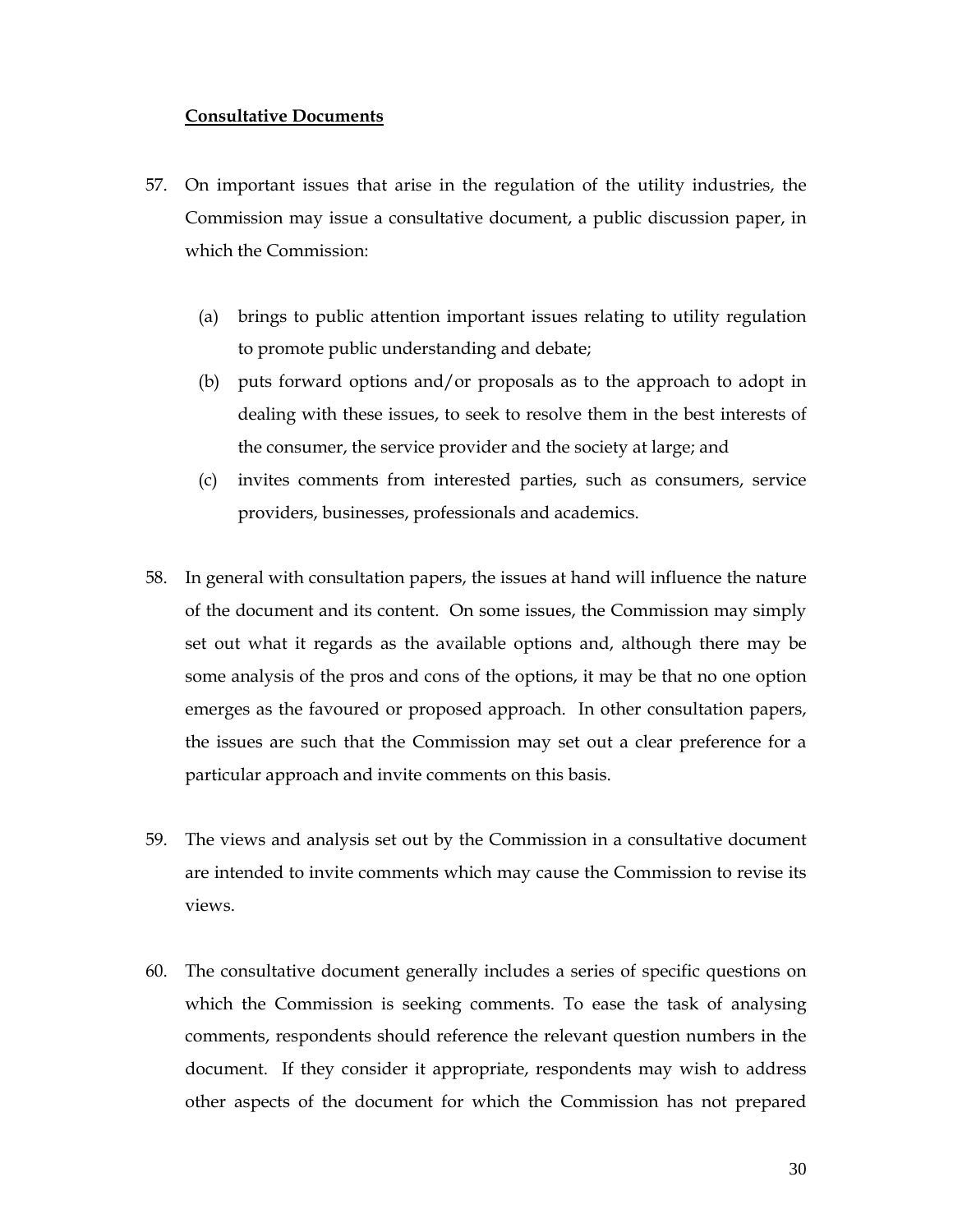specific questions. Failure to provide answers to all questions will in no way reduce the consideration given to the entire response. Commercially sensitive material should be clearly marked as such and included in an annex to the response.

#### **Responding to this Consultation Paper**

- 61. The Commission invites and encourages written responses in the form of views or comments on the matters discussed in the Paper from all interested parties including C&W, other licensed operators, government ministries, nongovernmental organisations (NGO'S), consumer representatives, consumers, business and all other interested parties.
- 62. The Consultation period will begin on **October 29, 2008** and end on **November 28, 2008 at 4.00 p.m**. All written submissions should be submitted by this deadline. The Commission is under no obligation to consider comments received after 4:00 p.m. on November 28, 2008.
- 63. Copies of this Consultation Paper can be collected between the hours of 9.00 a.m. to 4.00p.m, Mondays to Fridays during the consultation period from the Commission's offices at the following address:

Fair Trading Commission Good Hope Green Hill St. Michael BARBADOS

- 64. The Consultation Paper can also be downloaded from the Commission's website at <u>http://www.ftc.gov.bb</u>
- 65. Respondents to the Consultation may submit responses in electronic format. The Commission would prefer that email responses forwarded to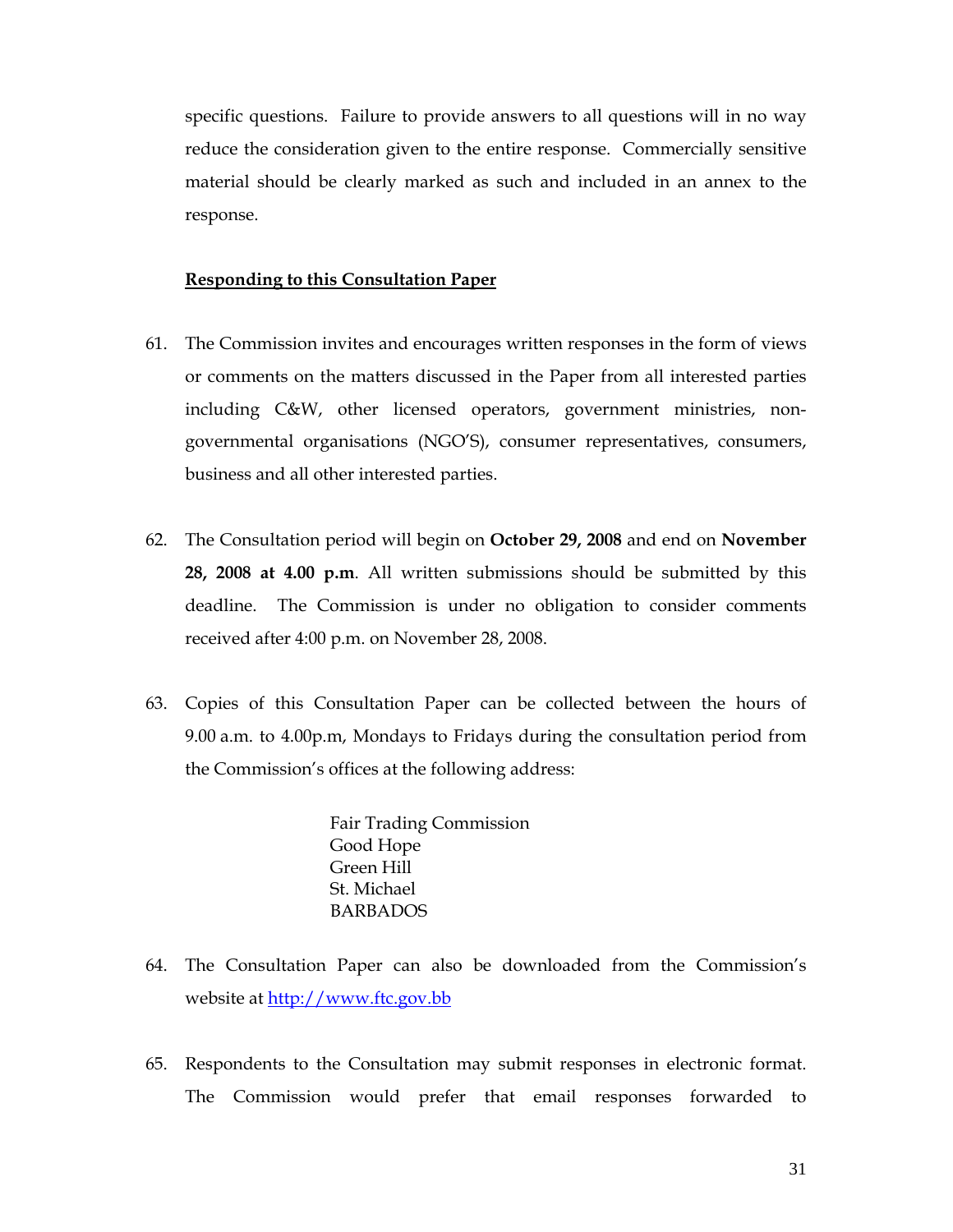info@ftc.gov.bb be prepared as word documents and attached to email cover letter .

66. Responses can be faxed to the Commission using fax number (246) 424-0300. Mailed or hand delivered responses should be addressed to the Chief Executive Officer at the above mailing address.

#### **Confidentiality**

- 67. The Commission is of the view that this consultation is largely of a general nature. The Commission expects to receive views from a wide cross section of stakeholders and believes that views and comments received should be shared as far as possible with all respondents.
- 68. **Respondents should therefore ensure that they indicate clearly to the Commission any response or part of a response that they consider to contain confidential or proprietary information.**

#### **Analysis of Responses**

69. The Commission expects, in most consultations, to receive a range of conflicting views. In such circumstances, it would be impossible for the Commission to agree with all respondents. Through its documents the Commission will seek to explain the basis for its judgments and where it deems appropriate give the reasons why it agrees with certain opinions and disagrees with others. Sometimes analysis of new evidence presented to the Commission will cause it to modify its view. In the interests of transparency and accountability, the reasons for such modifications will be set out and, where the Commission disagrees with major responses or points that were commonly made, it will in most circumstances, explain why.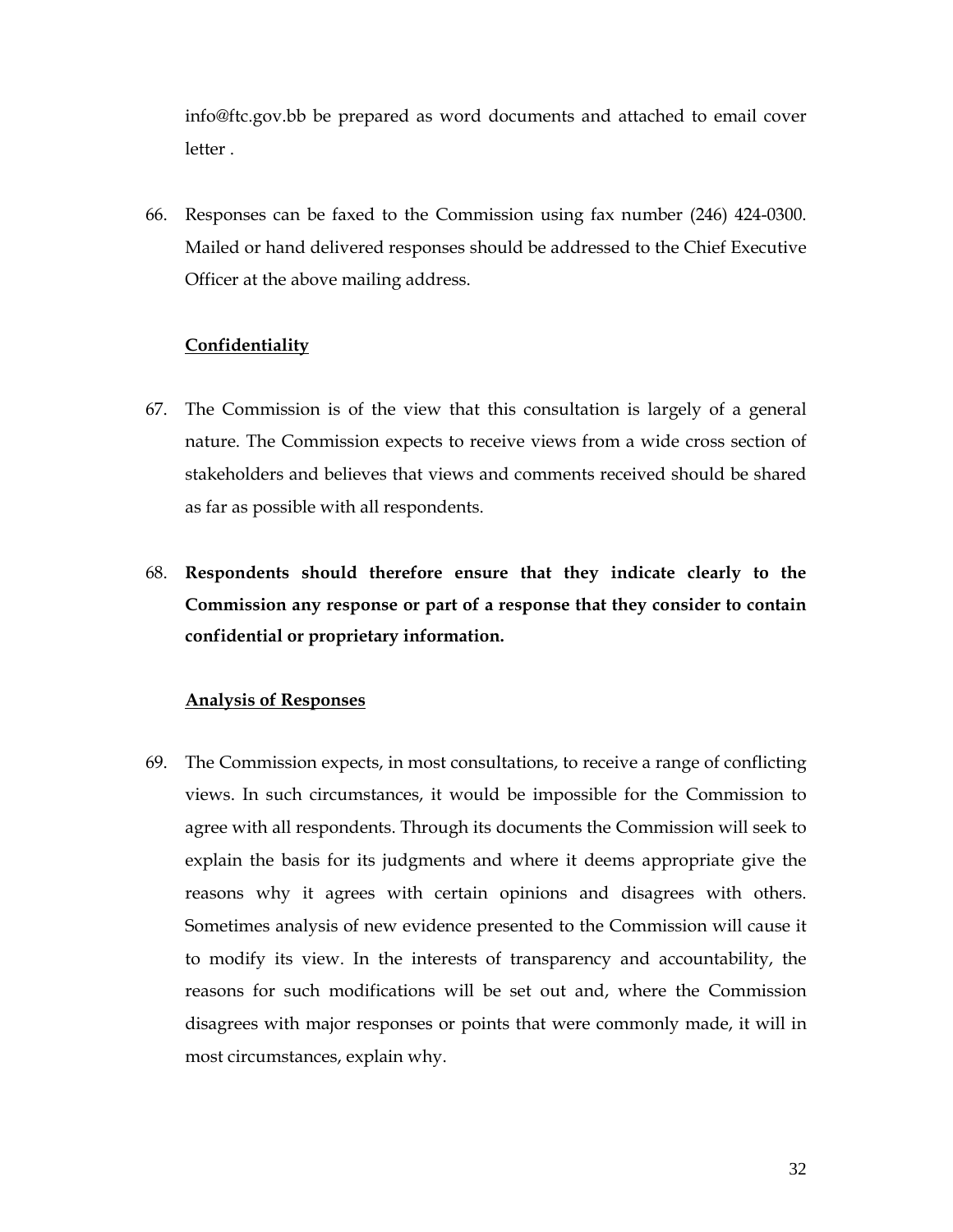#### **List of Questions**

- **1. Should the process for approval be such that Company only gives approval to a customer's installation application after there has been due consideration of the availability of plant?**
- **2. Should the guaranteed standard for fault repair be adjusted from a two target system to a one target system with increased/decreased target time for repairs to be completed and service restored to the consumer? Should the level of compensation be increased?**
- **3. What changes would you make in the standard of service for Customer Appointments?**
- **4. Given the comparison in performances between 2006/2007 and 2007/2008 what changes would you suggest to the Overall Standard on Fault repair?**
- **5. Should a standard of service for working payphones be maintained?**
- **6. Question 6: Given the comparison in performances should there be a tightening of targets or should these be relaxed?**
- **7. What suggestions do you have in regards to a standard of service for response time for customers calling the C&W?**
- **8. What changes would you suggest to the level of compensatory payments, should they be increased from their present levels?**
- **9. Do you believe that the level of compensatory payment influenced customers to make claims when standards of service are breached by the company?**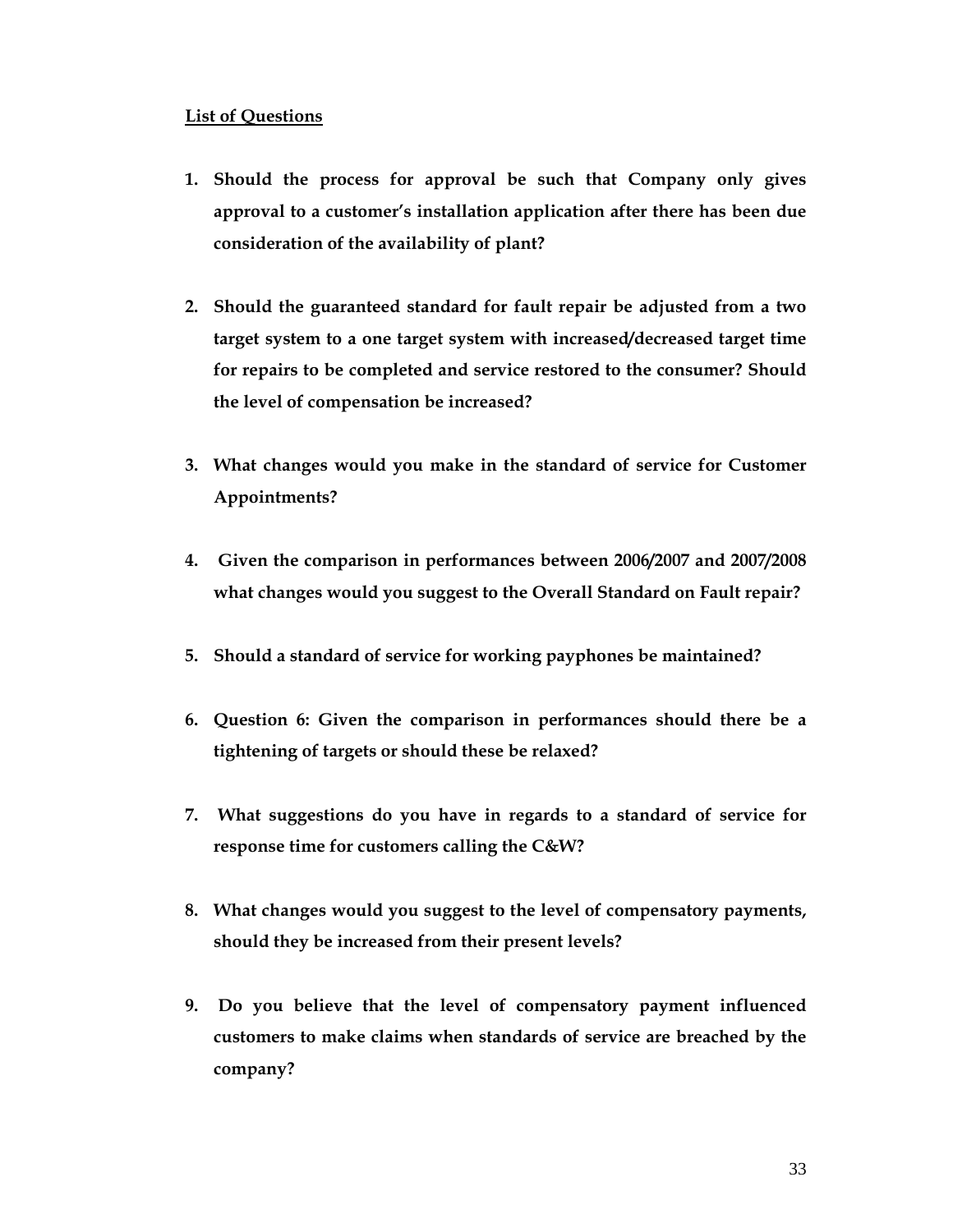- **10. What change would you suggest for compensation payments that are made on discreet blocks per unit of time, should the compensation remain as is or should it be changed to read ( \$ X per hour or any part thereof) ?**
- **11. What is your opinion of an automated payment mechanism for customer compensation?**
- **12. Do you believe that the type of general and other exemptions should be revised? Give reasons.**
- **13. Are you satisfied with the level of reporting?**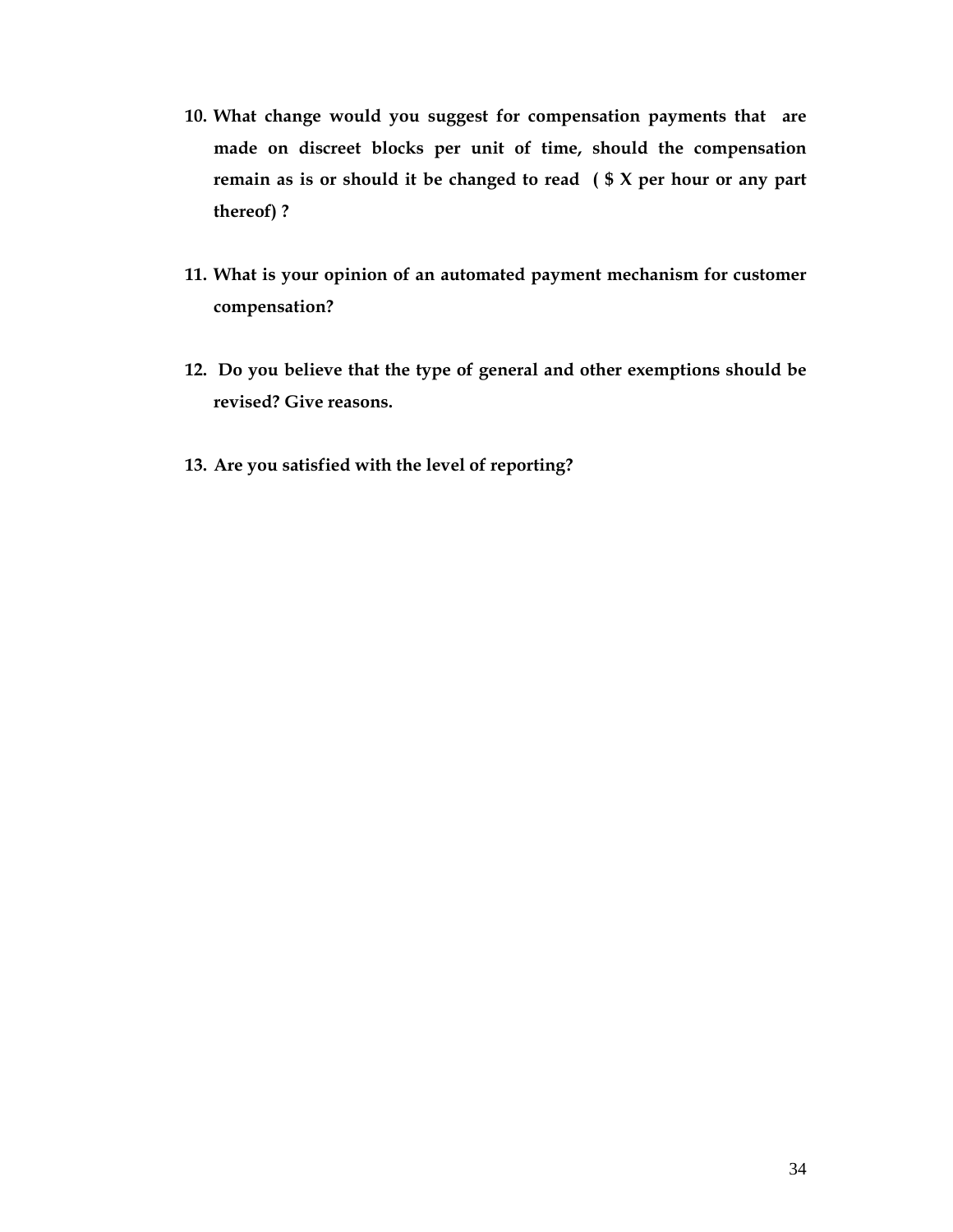### **APPENDIX 1**



## **Guaranteed Standards for Cable & Wireless (B'dos) Ltd**

|                  | Effective June 01, 2006                                                                                                                                                                                                                                                                                                                |                                                                                                                                                                                                                                                                                     |                                                                                                                                                                                                                                                                                                                                                                     |  |  |
|------------------|----------------------------------------------------------------------------------------------------------------------------------------------------------------------------------------------------------------------------------------------------------------------------------------------------------------------------------------|-------------------------------------------------------------------------------------------------------------------------------------------------------------------------------------------------------------------------------------------------------------------------------------|---------------------------------------------------------------------------------------------------------------------------------------------------------------------------------------------------------------------------------------------------------------------------------------------------------------------------------------------------------------------|--|--|
|                  | <b>SERVICE CATEGORY</b>                                                                                                                                                                                                                                                                                                                | <b>TARGET</b>                                                                                                                                                                                                                                                                       | <b>COMPENSATORY PAYMENT</b>                                                                                                                                                                                                                                                                                                                                         |  |  |
| GTS1             | <b>Installation of Service</b><br>This refers to the time between the<br>approval of customer's application<br>for service and the actual provision of<br>service, where plant is available.<br>installation<br>Service<br>refers<br>to<br>installation up to the demarcation<br>point which is the network interface<br>device (NID). | Residential Customers - no<br>more than 15 working days.<br>Business customers - no more<br>than 7 working days.                                                                                                                                                                    | Refund<br>to<br>customers<br>οf<br>the<br>applicable installation fee.                                                                                                                                                                                                                                                                                              |  |  |
| GTS <sub>2</sub> | <b>Fault Repair</b><br>The speed with which faults due to<br>failure of the service provider's<br>equipment or systems are repaired.<br>Faults due to inside wiring or<br>customer owned equipment are not<br>included.                                                                                                                | <b>Dry Season</b><br>Residential - 12 working hours<br>Business - 8 working hours<br><b>Wet Season</b><br>Residential - 40 working hours<br>Business - 16 working hours<br>Dry season - Dec. 1 to May 31<br>Wet season - Jun. 1 to Nov. 30                                          | Refund of BDS\$15 to residential<br>customers and BDS\$30 to business<br>customers on breach of the target<br>time. An additional BDS\$15 for<br>each additional 12 or 40 working<br>hours for residential customers, an<br><b>BDS\$30</b><br>additional<br>for<br>each<br>additional 8 or 16 working hours for<br>business customers as dictated by<br>the season. |  |  |
| GTS <sub>3</sub> | <b>Repeated Loss of Service</b><br>This refers to the recurrence of a fault<br>of the same nature, within 30 days of<br>occurrence of the original fault, on the<br>service provider's network.<br>Loss of service is defined as no dial<br>tone.                                                                                      | should not reoccur<br>Faults<br>within 30 days of repair of first<br>failure.                                                                                                                                                                                                       | Refund of BDS\$15 to residential<br>customers and BDS\$30 to business<br>customers for repeated loss of<br>due<br>to<br>the<br>service<br>service,<br>provider's equipment, within 30<br>days of original fault.                                                                                                                                                    |  |  |
| GTS <sub>4</sub> | <b>Response to Customer Complaints</b><br>This refers to the time frame in which<br>a service provider acknowledges a<br>customer's complaint relating<br>to<br>malfunctioning<br>billing,<br>network,<br>quality of service or similar issues.                                                                                        | Acknowledgement within 5<br>working days for telephone,<br>fax or email complaints.<br>7<br>working days after receipt for<br>written complaints forwarded<br>by post.<br>Acknowledgement<br>should<br>include a commitment as to the<br>date investigations would be<br>completed. | Refund of BDS\$15 to residential<br>customers and BDS\$30 to business<br>customers on breach of the target<br>time.                                                                                                                                                                                                                                                 |  |  |